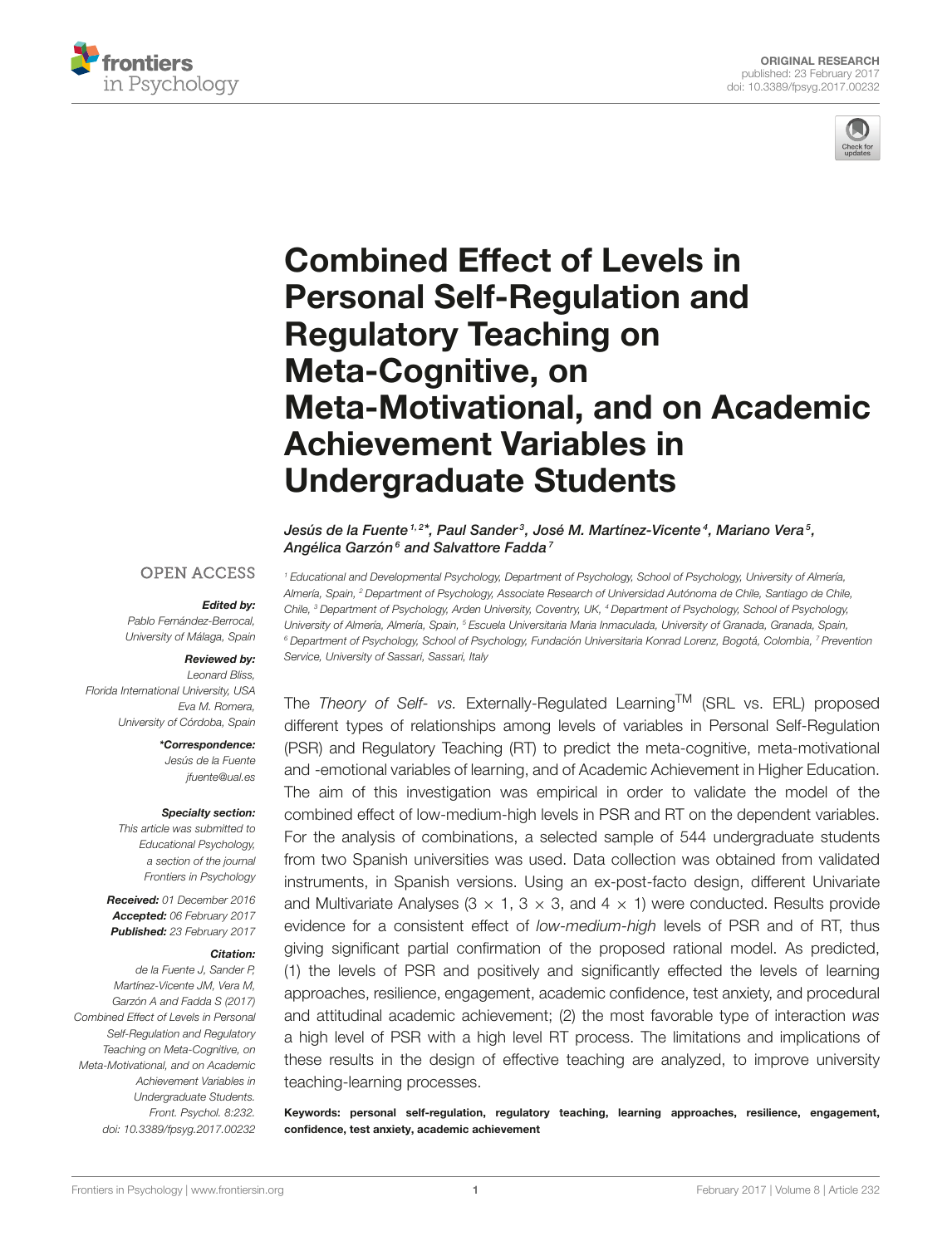## INTRODUCTION

The analysis of teaching processes and learning processes at university level has captured the interest of researchers in recent years in the field of Educational Psychology. In particular, considerable advances have been made in the knowledge of the roles that metacognitive, meta-motivational, and -affective processes play in university students [\(Gaeta and Teruel, 2012;](#page-17-0) [Karabenick and Zusho, 2015;](#page-17-1) [Clark and Dumas, 2016\)](#page-16-0), as a consequence of taking on board Zimmerman's models of selfregulated learning in their most recent versions (Zimmerman and Labuhn, [2012;](#page-18-0) [Bembenutty and Whitte, 2013;](#page-16-1) Bembenutty et al., [2014\)](#page-16-2). However, while this vision has brought about notable progess in the study of self-regulation processes during university student learning, scant attention has been paid to an interactive relationships among the regulatory characteristics of the student who is learning and those of the instructional process of the teacher who is teaching. Some reports from previous studies have relied on an interactive vision of this phenomenon (García-Ros et al., [2008\)](#page-17-2), but many aspects of this interaction have not been analyzed, starting with the interactivity itself of self-regulated learning processes.

### Theory of Self- vs. Externally-Regulated Learning<sup>™</sup> (SRL vs. ERL)

The Theory of Self- vs. Externally-Regulated Learning<sup>TM</sup> (de la Fuente, [2015a\)](#page-16-3) has integrated the variables of achievement emotions and of academic engagement into the current variables in Biggs's 3P model [\(Biggs, 1999\)](#page-16-4), Zimmerman's SRL model [\(Zimmerman and Schunk, 2001\)](#page-18-1), and the DEDEPRO model (de la Fuente and Justicia, [2007\)](#page-16-5). This theory proposed different types of combinations among levels of variables in Personal Self-Regulation (Presage of learning) and Regulatory Teaching (Process of Teaching) to predict cognitive-emotional learning variables (Process of Learning), and achievement (Product of learning) in higher education, offering recent empirical evidence [\(de la Fuente et al., 2014a\)](#page-16-6). See **[Figure 1](#page-1-0)**.

- (1) Type 1 combination (low-quality level). When the student possesses low personal self-regulation (presage) and is exposed to a low level of regulatory teaching, he/she will present a low level of deep approach with positive emotionality, such as resilience, engagement, and confidence (process), and a high level of negative emotionality, such as test anxiety, ultimately achieving low levels of performance (product).
- (2) Type 2 combination (medium-low quality level). When the student possesses low personal self-regulation (presage) and is exposed to highly regulatory teaching, he/she will display a low/moderate level of deep approach with a low/moderate level of positive emotionality, such as resilience, engagement, and confidence, and a moderate/high level of negative emotionality, such as test anxiety (process), ultimately attaining a moderate-low level of performance (product).
- (3) Type 3 combination (medium-high quality level). When the student possesses high personal self-regulation (presage) and is exposed to a low level of regulatory teaching, he/she will carry out a moderate level of deep approach with

| <b>Type</b>    | <b>Presage</b>                                          | <b>Process</b><br>(Development<br><b>Teaching</b> ) | <b>Process</b><br>(Development<br>Learning)                                                |                                                                                  | <b>Product</b>                               |
|----------------|---------------------------------------------------------|-----------------------------------------------------|--------------------------------------------------------------------------------------------|----------------------------------------------------------------------------------|----------------------------------------------|
| Level          | <b>Personal Self-</b><br><b>Regulation</b><br>(student) | <b>Regulatory Teaching</b><br><i>(context)</i>      | <b>Self-Regulatory</b><br>Learning<br>(student)                                            | <b>Achievement-Emotions</b><br>(student)                                         | <b>Achievement</b><br>Cognitive<br>(student) |
| $4^{\circ}$    | $High \Rightarrow low stress$                           | $High \geq low stress$                              | $High=\geq$<br>Deep approach<br>$Low \Rightarrow$<br>Surface approach                      | $High=\geq$<br>$+$ emotions<br>$Low \Rightarrow$<br>- emotions                   | $High \Rightarrow$ academic<br>achievement   |
| 3 <sup>o</sup> | $High \geq low/medium$<br>stress                        | $Low \geq Medium/low$<br>stress                     | $Median/High \Rightarrow$<br>Deep approach<br>$Median/Low \Rightarrow$<br>Surface approach | $Median/High \Rightarrow$<br>$+$ emotions<br>$Medium/Low = >$<br>- emotions      | Medium/High=> academic<br>achievement        |
| $2^{\circ}$    | $Low \ge medium/high$<br><b>stress</b>                  | $High \ge medium/high$<br><b>stress</b>             | $Medium/Low \Rightarrow$<br>Deep approach<br>High/Medium><br>Surface approach              | <b>Moderate/Low</b><br>$\Rightarrow$ + emotions<br>Moderate/High=><br>- emotions | Moderate/Low=> academic<br>achievement       |
| $1^{\circ}$    | Low= $>$ high stress                                    | Low= $>$ high stress                                | $Low \Rightarrow$<br>Deep approach<br>$High=\gt$<br>Surface approach                       | $Low \Rightarrow$<br>$+$ emotions<br>$High=\geq$<br>- emotions                   | $Low \Rightarrow$<br>Academic achievement    |

<span id="page-1-0"></span>FIGURE 1 | Types of combination among levels of Personal Self-Regulation and Regulatory Teaching, and effects in other variables of the process and product of learning.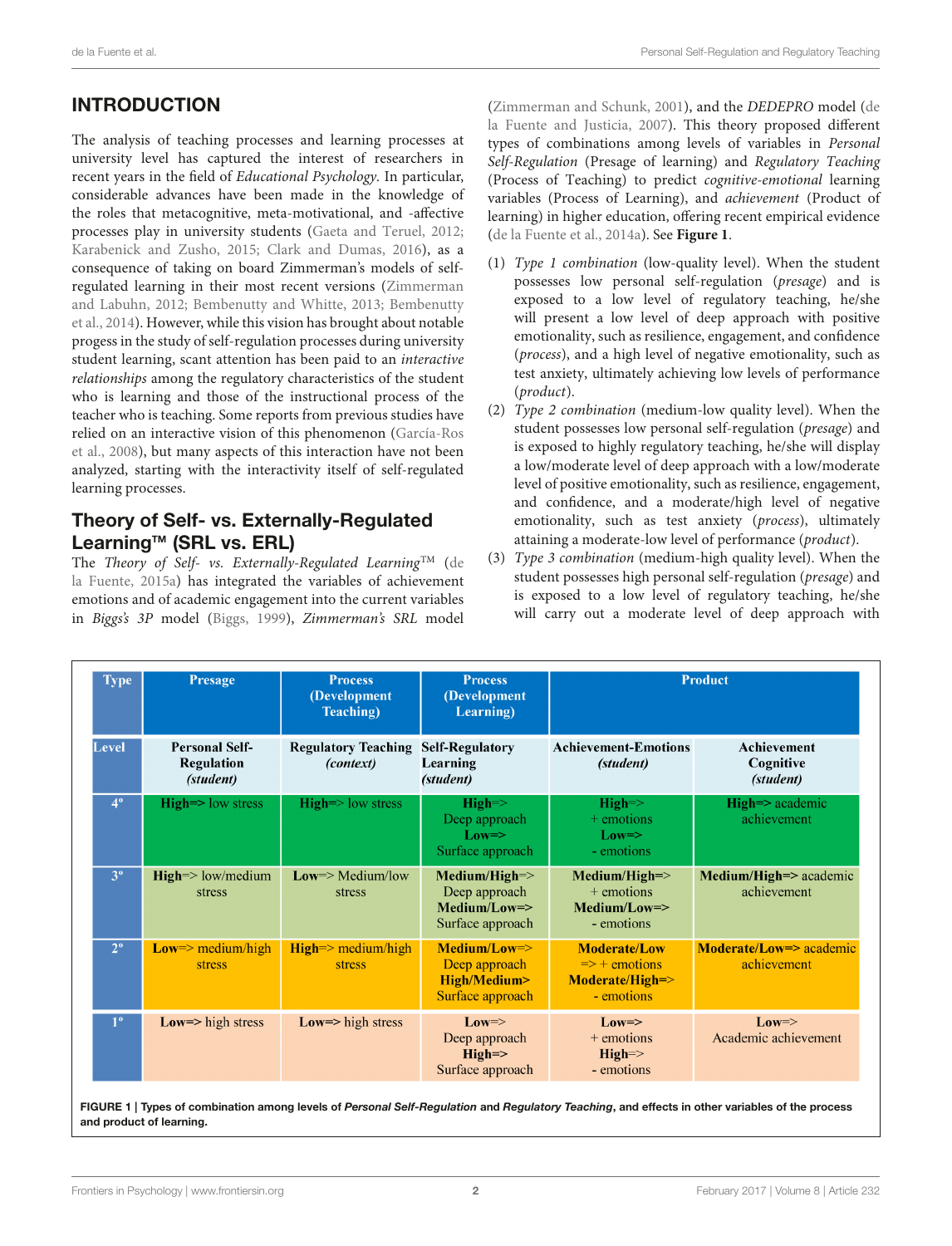a moderate/high level of positive emotionality, such as resilience, engagement, and confidence, and a low/moderate level of negative emotionality, such as test anxiety (process), ultimately achieving a moderate-high level of performance (product).

(4) Type 4 combination (high-quality level). When the student possesses high personal self-regulation (presage) and is exposed to highly regulatory teaching, he will present an "extremely" deep approach with a high level of positive emotionality, such as resilience, engagement, and confidence, and a low level of negative emotionality, such as test anxiety (process), ultimately reaching a high level of performance (product).

### The Personal Self-Regulation as Meta-Behavior Student Presage and as Self-Regulated Learning Process Variable Personal Self-Regulation

This refers to the capacity or general meta-ability (like metabehavior) to control our own thoughts, emotions, and actions. [Brown \(1988\)](#page-16-7) defined self-regulation as a person's capacity to "plan, monitor, and direct their behavior in changing situations" (p. 62). Past studies have demonstrated that self-regulation acts significantly both in health and in academic- and work-related success [\(Karoly et al., 2005\)](#page-17-3). Self-regulation can be understood as a process of a personal, behavioral, and contextual nature [\(Bandura, 2001\)](#page-16-8). Behavior regulation is needed to remember and follow instructions and to concentrate on tasks without getting distracted. Thus, behavior regulation is essential for success at school. Recently it has been conceptualized as a meta-ability variable which enables people to manage their own behaviors, especially in uncertain situations, when the context does not promote behavioral self-regulation [\(de la Fuente, 2015b\)](#page-16-9).

Empirical research has established clear evidence that selfregulation is an important variable for personal competency and autonomy, for daily life [\(de Ridder et al., 2012\)](#page-17-4), for health [\(Mann et al., 2013\)](#page-17-5), to manage desire and temptations (Hofmann et al., [2012\)](#page-17-6), and to exercise emotional control (Gross and Thompson, [2007\)](#page-17-7), and to achieve success [\(Stout and Dasgupta,](#page-18-2) [2013\)](#page-18-2). In addition, its relationship with strategies to cope with stress [\(de la Fuente et al., 2014b\)](#page-17-8), and its relationship with selfregulated learning [\(de la Fuente et al., 2015d\)](#page-17-9). Personal Self-Regulation is a construct which has been used to a greater extent in the field of health. This self-regulation takes the qualifier "personal" in order to differentiate it from "self-regulated learning."

### Self-Regulated Learning

This refers to the ability or specific meta-ability (like metabehavior in learning) to control our own thoughts, emotions, and actions in learning activity. In essence, this construct adopts the self-regulation postulates of Zimmerman [\(Zimmerman, 1994,](#page-18-3) [1995;](#page-18-4) [Zimmerman and Labuhn, 2012\)](#page-18-0) by defining moments of planning, control, and thoughtful evaluation of one's action in the learning situation.

### Learning Approaches as Meta-Cognitive Variables of the Learning Process

[Biggs \(1993\)](#page-16-10) defined learning approaches as learning processes that emerge from students' perceptions of academic tasks, influenced by their personal characteristics. They are characterized by the influence of metacognitive process as a mediating element between the students' intention or motive and the learning strategy they use in order to study. Biggs indicated two different levels of study in learning approaches: one is more specific and directed toward a concrete task (a surface approach seen as a process used to pass exams) and the other is more general (a deep approach seen as a motivation to understand).

### Resilience and Engagement as Meta-Motivational Variables of the Learning Process

Recent research has shown the value of other personal variables, such as *resilience* and *engagement* with the task [\(Zapata et al.,](#page-18-5) [2014\)](#page-18-5) as predictors of persistent effort, achievement motivation and positive emotionality. Consequently, these variables are types of meta-motivational variables.

#### **Resilience**

In the educational context, resilience plays an important role. The individual measures his or her own strength in the face of different challenges and demands, not only academic challenges but also in psychosocial ones, dealing with demanding situations that require self-confrontation in order to better understand one's own potential and ability to grow stronger, to learn and to respond effectively, preserving one's mental health and confidence in one's potential and skills [\(Cassidy, 2015;](#page-16-11) Treglown et al., [2016\)](#page-18-6). The learning process involves a large dose of motivation, not only to adequately withstand the pace and demands for adaptation and for all kinds of responses, but also to self-regulate so as to respond adequately without becoming overwhelmed or falling prey to emotional disturbances such as defenselessness, apathy, depression, or anxiety. Some prior work on resilience in student populations has associated these manifestations with a deficiency in resilience. Likewise, research on stress in university students has indicated that lack of selfconfidence creates a pattern of vulnerability, leaving students with low resistance and lack of optimism about themselves, about their environment and about their capabilities of getting ahead. This in turn triggers psychological disorders in the educational and social context; these disorders are not always addressed by institutional support services, and end up affecting academic performance, social relationships and the student's own affectivity [\(Solórzano and Ramos, 2006\)](#page-18-7).

#### Engagement

Engaged students are those who become absorbed in school, academic, and learning activities, while non-engaged students are bored, distant, separate, and alienated from school [\(Shernoff,](#page-18-8) [2012\)](#page-18-8). There is substantial consensus that engagement involves both behaviors (finishing tasks) and emotions (sense of belonging), which are needed for sustained effort and persistence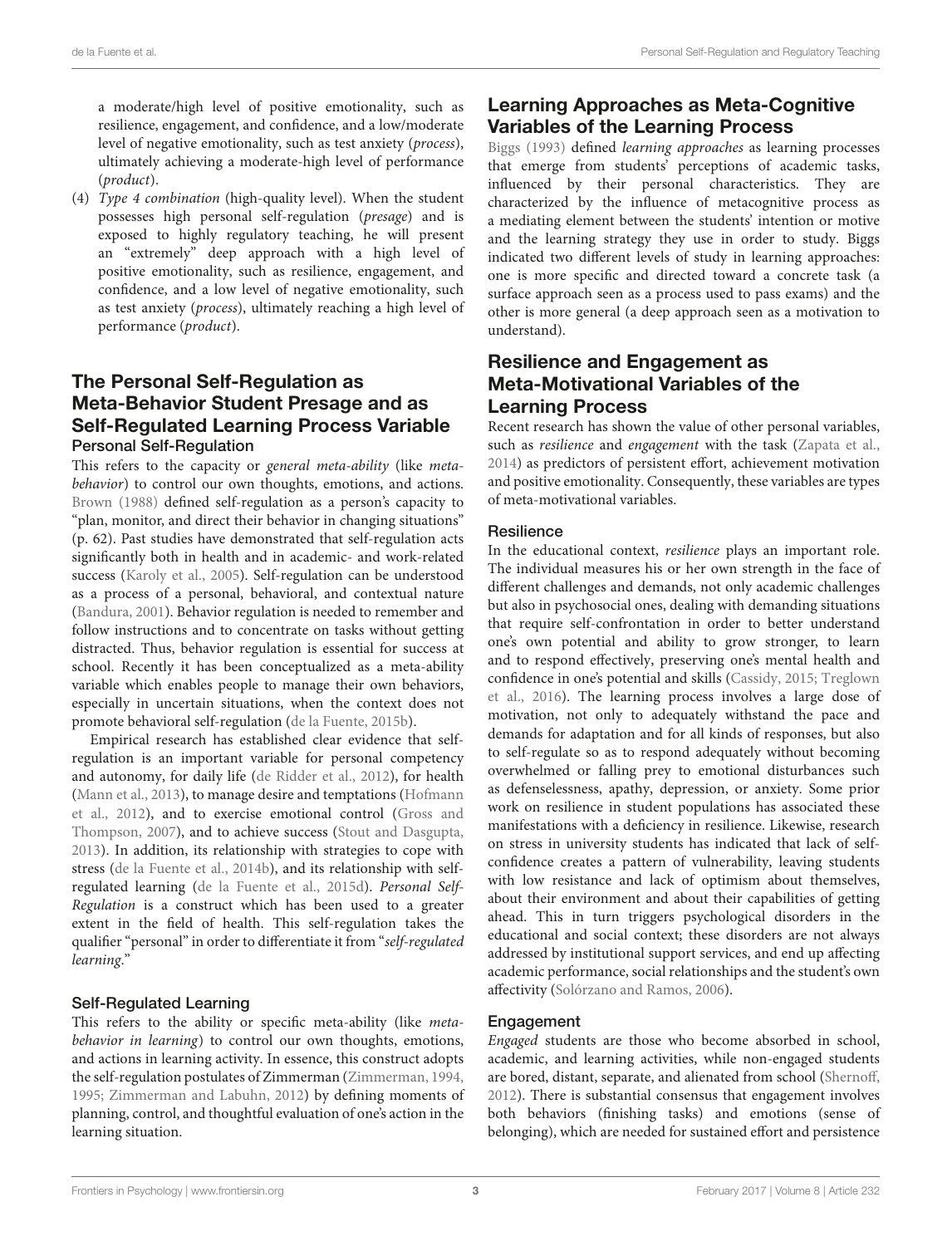in school work. Students who are engaged and motivated to learn [\(Stipeck, 2002\)](#page-18-9) develop better conceptual networks and obtain high scores across the different constructs assessed. Engagement has been conceptualized as a personal trait and as different states of contextual interaction [\(Schunk et al., 2008\)](#page-18-10). While motivation is conceptualized as a psychological construct, engagement has been defined as emotional involvement that accompanies an object or an intense interactive experience. It is created by the dynamics of a situation or by immediate context, and is not very different from the concept of situational interest (Hidi and Anderson, [1992;](#page-17-10) [Fredricks et al., 2004\)](#page-17-11). These authors, after observing different conceptualizations and measures of this construct, concluded that academic engagement is a multidimensional construct that involves three dimensions: (1) cognitive engagement (investigation of learning, self-regulation); (2) behavioral engagement (positive behaviors, demonstrated effort); (3) emotional engagement (interest, not boredom).

### Confidence and Test Anxiety as Emotional Variables of Learning Process

There is general agreement in understanding emotions as a multidimensional phenomenon. Emotions include affective, cognitive, physiological, motivational, and expressive processes. Emotions can be grouped to a three-fold taxonomy: (1) the object of their focus (activity-focus); (2) their valence (positivenegative); and (3) degree of activation (activation-disactivation; [Pekrun, 2006,](#page-17-12) [2009;](#page-17-13) [Pekrun et al., 2007\)](#page-17-14). Achievement emotions may refer to the execution of the activity or to its conclusion, experiencing either success or failure. Assessment of achievement emotions involve the use of different instruments, whether self-report, neurological, physiological, experimental, or observational, both verbal and non-verbal. Traditionally, such assessment has focused on test anxiety. This measurement, however, despite its interest, is limited in terms of the range of possible positive and negative emotions. There is therefore a need to move on to broader instruments that include assessment through self-reporting a variety of emotions: enjoyment, hope, pride, relief, anger, anxiety, shame, hopelessness, and boredom. These emotions are assessed in different situations: listening in class, studying, preparing for the test, doing the test. Emotions assessed by the AEQ (Academic Emotions Questionarie) predict students' academic performance, as well as their interest, goals, learning strategies used, effort in study, and academic self-regulated learning [\(Pekrun et al., 2011\)](#page-17-15).

#### Academic Confidence

This is explained in the extensive work of Bandura and his colleagues and also in research and theorizing specifically located in higher education [\(Biggs, 1999\)](#page-16-4). The similarities and differences between self-efficacy and other self-constructs can be summarized thus: self-concept has an emotional component that is retrospectively aligned, whereas efficacy beliefs tend to be more context- or task-specific and directed toward actions in the future. Academic confidence is a more general term, usually considered less situation-specific and as such can be seen as an academic self-efficacy construct in contrast to a performance self-efficacy one [\(Richardson et al., 2012\)](#page-18-11). Recently, it has been positively associated with learning approaches, coping strategies, and performance [\(de la Fuente et al., 2013,](#page-17-16) [2015b\)](#page-17-17).

#### Test Anxiety

This classic student variable, emotional in nature, refers to experiencing negative emotionality in situations of academic evaluation, and has two sub-components: worry (cognitive type) and emotionality (affective type). In the case of test anxiety, the transactional stress model [\(Lazarus and Folkman, 1984,](#page-17-18) [1987\)](#page-17-19) explains subjects' primary assessment of their ability to face the situation and the subjective importance of failure, as a preceding variable. After this first, preliminary assessment, a secondary assessment establishes whether the subject has control over the situation or not. Empirical research has established how selfconcept of one's ability, self-efficacy expectations, and ideas of academic control show a negative correlation with test anxiety [\(Alvarez et al., 2012\)](#page-16-12).

### Type of Academic Achievement as a Product Variable of Learning Process

Every teaching-learning process aims toward a certain product, with certain objectives and purposes that are meant to result in the student learning some specific subject matter. This product is called academic performance [\(Morosanova et al.,](#page-17-20) [2015\)](#page-17-20). Performance has been defined and categorized by different authors. Most research has analyzed performance based on a single overall grade. This tendency to reduce the outcome of learning to a single grade has become one of the main criticisms of research on academic performance. [Biggs \(1999\)](#page-16-4) proposed an alternative to address the problem of underestimating the importance of academic performance, describing the product of teaching-learning through different outcomes classified as quantitative, qualitative, and affective (satisfaction). The Biggs's proposal based academic performance on a compendium of types of academic achievement: conceptual (grades achieved on exams), procedural (class attendance and lab work), and attitudinal (class participation and voluntary efforts). Academic performance has taken on greater importance in educational research in recent decades, with many variables being studied in order to identify their influence on the academic performance of university students.

### Regulatory Teaching as a Process Variable of Teaching Process

There is a growing body of research claiming to document that effective teaching is a strong predictor of self-regulated learning activities [\(Boekaerts and Corno, 2005;](#page-16-13) [Boekaerts et al.,](#page-16-14) [2006;](#page-16-14) [Lindblom-Ylänne et al., 2010\)](#page-17-21) but although the teacher's classroom is a powerful context for learning, there is divergent empirical evidence as to the interaction between students' learning and the teacher's instructional approach [\(Labuhn et al.,](#page-17-22) [2008\)](#page-17-22).

Regulatory teaching refers to encouragement of self-regulation in students, and is characteristic of effective teaching. Research has taken many approaches to effective teaching [\(Goe et al.,](#page-17-23) [2008,](#page-17-23) for a review). In empirical research, effective, high quality teachers are those who have a positive impact on their students'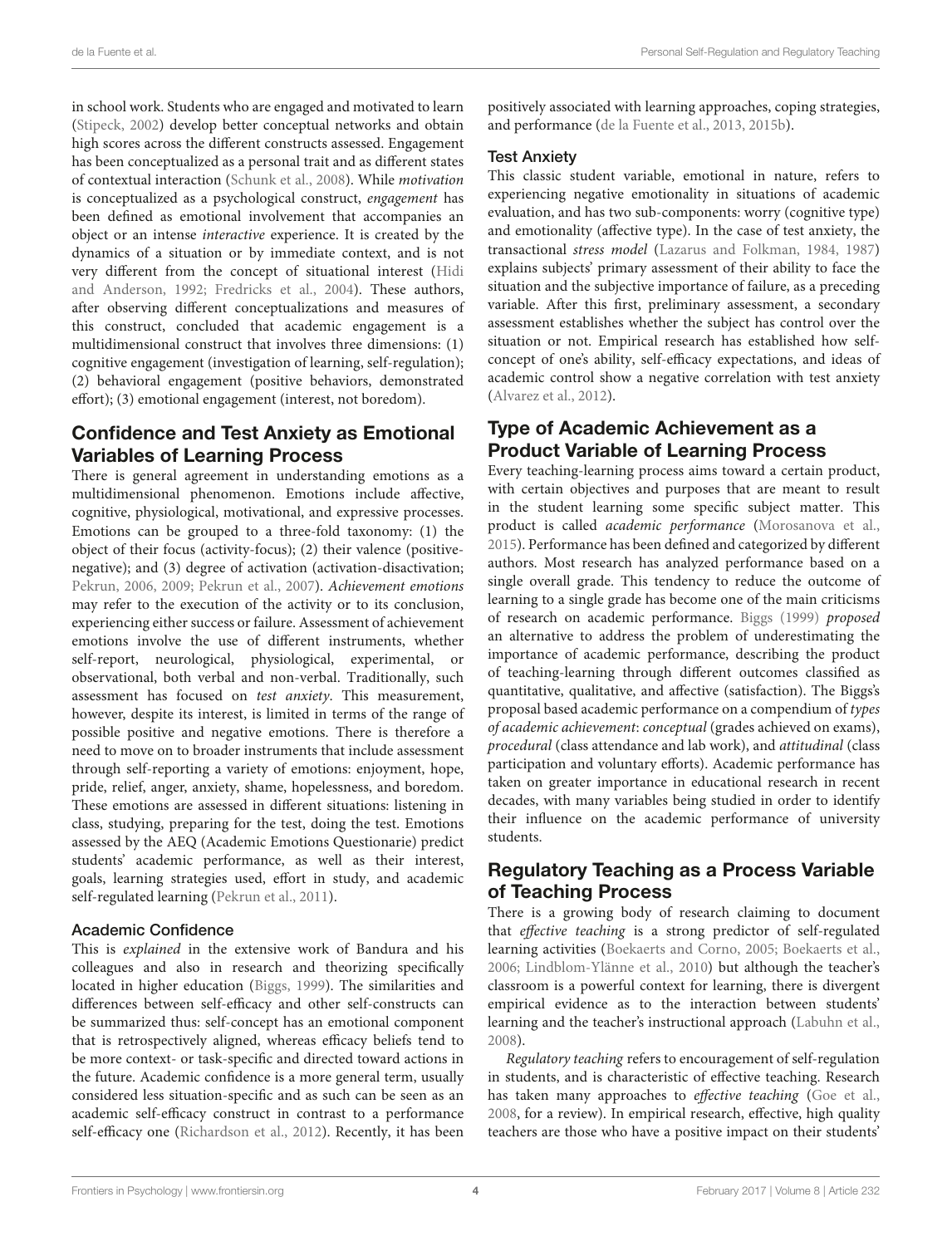engagement with learning activities, as well as on students' performance in relation to learning (self-regulation, social competences, academic achievement). It is very important to consider factors that mediate in students' performance (Roehrig et al., [2012\)](#page-18-12).

- (1) Organization of content and activities. Keeping students' attention and interest is not only a sign of good teaching, but also of good planning and management of one's teaching. Several strategies can be used for this purpose. In addition, good teaching involves a good selection of the content and knowledge to be learned. The material and curricular activities may also contribute to stimulate interest in the content. When students have interest in a new activity it is because they have been previously successful in similar situations in the past [\(Guthrie et al., 2007\)](#page-17-24). Teachers can help make this happen. Also, students show greater engagement in practical activities where they have to solve applied problems [\(Roehring and Chistesen, 2010\)](#page-18-13). Therefore, these strategies can help teachers to improve their classroom management, encouraging their students' motivational and cognitive production.
- (2) Planning for the majority of the class. One of the components of planning is good, flexible organization, as a part of student engagement. An effective teacher is a good organizer, anticipating problems, and seeking planning alternatives [\(Roehring and Chistesen, 2010\)](#page-18-13). Also, he or she plans for success, using a variety of instructional strategies in each lesson. When comparing new teachers with experts, the latter differ in terms of greater complexity in elaborating the learning content, in how they respond automatically to planning-related situations, in the decision-making process (forming student groups, in selecting work material, in taking innumerable decisions to adapt to the class and in scheduling tasks). When teachers plan well and use good methods, students are more engaged (Roehring and Chistesen, [2010\)](#page-18-13).
- (3) Encouraging deep processing and self-regulation. Selfregulation is the ability to control one's own behavior, impulses, emotions, and thoughts (including attentional processes), thus leading to a deep learning approach (critical, interactive), as opposed to a surface approach (passive, memorization-based; [Entwistle and Entwistle,](#page-17-25) [1991\)](#page-17-25). Fundamentally, this practice refers to promoting metacognition in students, and the knowledge of how to monitor their own cognitive processes. Metacognition is the highest order of thought, and can be implemented in students' learning through teaching. The highest level of cognitive engagement (the teaching of thought) is a good level of emotional engagement (positive atmosphere), in interaction with other engagement behaviors (class management), as a means of getting others engaged [\(Fredricks et al., 2004\)](#page-17-11). Teacher behaviors that predict self-regulated learning are helping though modeling and promoting activities in the zone of proximal development. These practices for helping students demonstrate the content and skills needed to apply self-regulation to thoughts, to behaviors, and to affect [\(Zimmerman, 1989\)](#page-18-14).

### The Aim and Hypothesis

The aim of this investigation was to empirically validate the model (see **[Table 1](#page-5-0)**) of the combined effect of low-mediumhigh levels of PSR and RT on the dependent variables (Learning Approaches, Resilience, Engagement, Confidence, Test Anxiety, and finally, Academic Achievement). This research complements another investigation that is already published, with a linear structural methodology [\(de la Fuente et al., 2015c\)](#page-17-26), and attempts to demonstrate more precisely the combined interdependent relationships among the variables examined. Consequently, the hypothesis was: (1) low-medium-high levels of Personal Self-Regulation, as a student variable (as presage variable of learning) will have a statistically significant main effect to level of dependent variables; (2) low-medium-high levels of Regulatory Teaching (process variable of teaching) will have a statistically significant main effect to level of dependent variables; (3) lowmedium-high levels of Personal Self-Regulation, in combination with low-medium-high levels of Regulatory Teaching (process variable of teaching), will jointly determine low-medium-high levels of the meta-cognitive variable (learning approach), metamotivational variables (resilience and engagement), and metaaffective variables (confidence, test anxiety) in students (process variable of learning), and in types of achievement learning in university students (product variable).

### **METHODS**

### **Participants**

For the interdependence relations among low-medium-high levels of Personal Self-Regulation (PSR), and Regulatory Teaching (RT) we used a total sample of 544 undergraduate students from two universities in the south of Spain. For the analysis of combined relations a selected sample of 201, and 173 students for the type of combination analysis was used. The sample was composed of students enrolled in Psychology, Primary Education, and Educational Psychology degree programs; 86.5% were women and 13.5% were men. Their ages ranged from 19 to 49, with a mean age of 23.08 ( $\sigma_X$  = 4.4) years.

### **Instruments** Learning Process **Presage variable**

Personal self-regulation This variable was measured using the Short Self-Regulation Questionnaire (SSRQ) [\(Miller and Brown,](#page-17-27) [1991\)](#page-17-27). It has already been validated in Spanish samples (Pichardo et al., [2014\)](#page-18-15), and possesses acceptable validity and reliability values, similar to the English version. The Short SRQ is composed of four factors (goal setting-planning, perseverance, decision making, and learning from mistakes) and 17 items (all of them with saturations  $>0.40$ ), with a consistent confirmatory factor structure (Chi-Square = 250.83,  $df = 112$ , CFI = 0.90, GFI = 0.92, AGFI = 0.90, RMSEA = 0.05. Internal consistency was acceptable for the total of questionnaire items ( $\alpha = 0.86$ ) and for the factors of goal setting-planning ( $\alpha = 0.79$ ), decision making ( $\alpha = 0.72$ ) and learning from mistakes ( $\alpha = 0.72$ ). However, the perseverance factor ( $\alpha = 0.63$ ) showed low internal consistency. Correlations have been studied between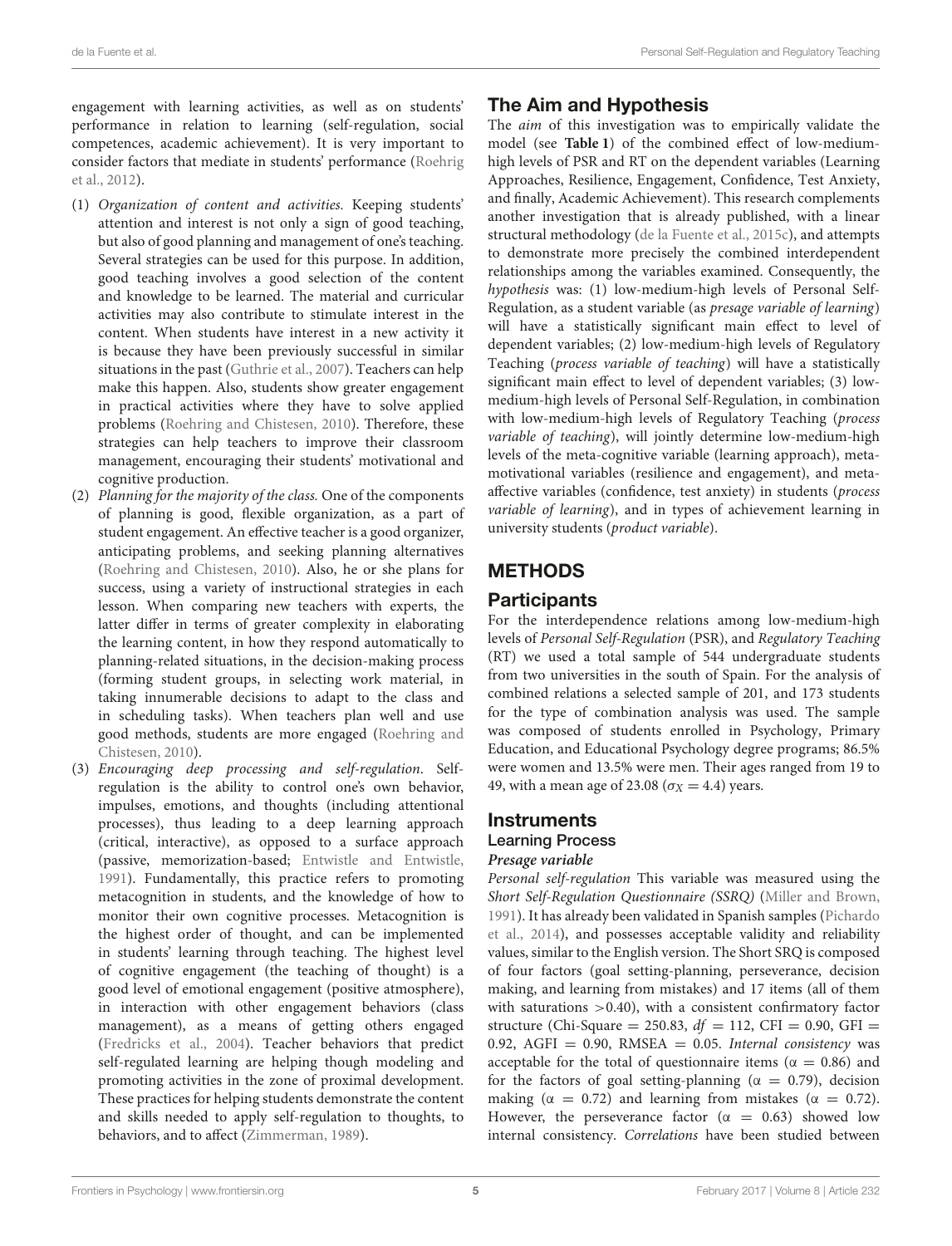|                     |                       |                          | Personal self-regulation |                                                         |                          |                        | Regulatory teaching      |                       |                                                           |                           |
|---------------------|-----------------------|--------------------------|--------------------------|---------------------------------------------------------|--------------------------|------------------------|--------------------------|-----------------------|-----------------------------------------------------------|---------------------------|
|                     | $(n = 196)$<br>1. Low | 2. Medium<br>$(n = 260)$ | $= 88$<br>3. High<br>s   | F(Pillai's Trace index)                                 | Sheffé Test)<br>Post-hoc | $(n = 54)$<br>$1.$ Low | 2. Medium<br>$(n = 107)$ | $(n = 66)$<br>3. High | F(Pillai's Trace index)                                   | (Sheffé Test)<br>Post-hoc |
| Personal self-reg.  | 2.81 (0.22)           | 3.33(0.16)               | 4.05 (0.29)              | $F_{(2, 542)} = 1045.25, p < 0.001,$<br>$n^2 = 0.794$   | $3 > 2 > 1**$            | 3.11 (0.57)            | 3.19 (0.39)              | 3.24(0.41)            | $F_{(1, 182)} = 1.079, p < 0.342,$<br>$n^2 = 0.011$       | 3 > 2 > 1 n.s.            |
| Components          |                       |                          |                          | $F_{(8, 1078)} = 91.371, p < 0.001,$<br>$n^2 = 0.404$   |                          |                        |                          |                       | $F_{(8, 307)} = 1.309, p < 0.307,$<br>$n^2 = 0.025$       |                           |
| Goals               | 3.09(0.41)            | 3.49(0.41)               | 4.41 (0.46)              | $F_{(2, 541)} = 195.02, p < 0.001,$<br>$n^2 = 0.419$    | $3 > 2 > 1***$           | 3.17(0.59)             | 3.40 (0.55)              | 3.49 (0.52)           | $F_{(2, 187)} = 0.407$ , $p < 0.515$ ,<br>$n^2 = 0.011$ , | $3 > 2 > 1$ n.s.          |
| Perseverance        | 2.79(0.61)            | 3.35(0.46)               | 4.10 (0.55)              | $F_{(2, 541)} = 187.04, p < 0.001,$<br>$n^2 = 0.409$    | $3 > 2 > 1***$           | 3.17 (0.68)            | 3.21(0.65)               | 3.29(0.70)            | $F_{(2, 187)} = 0.370, p < 0.691,$<br>$n^2 = 0.004,$      | $3 > 2 > 1$ n.s.          |
| Decisions           | 2.49 (0.73)           | 3.10(0.55)               | 3.68 (0.60)              | $F_{(2, 541)} = 134.02, p < 0.001,$<br>$n^2 = 0.331$    | $3 > 2 > 1**$            | 2.83 (0.80)            | 2.88 (0.63)              | 2.82(0.81)            | $F_{(2, 187)} = 0.165, p < 0.848,$<br>$n^2 = 0.001,$      | 3 > 2 > 1 n.s.            |
| L. from mistakes    | 2.88(0.56)            | 3.38(0.53)               | 4.10 (0.59)              | $F_{(2, 541)} = 187.37, p < 0.001,$<br>$n^2 = 0.391$    | $3 > 2 > 1***$           | 3.28(0.64)             | 3.27 (0.64)              | 3.35(0.61)            | $F_{(2, 187)} = 0.307$ , $p < 0.754$ ,<br>$n^2 = 0.001$   | $3 > 2 > 1$ n.s.          |
| Regulatory teach.   | 3.72(0.51)            | 3.81 (0.57)              | 3.67 (0.59)              | $F_{(2, 187)} = 0.97$ , $p < 0.402$ ,<br>$n^2 = 0.010$  | $3 > 2 > 1$ n.s.         | 3.01 (0.31)            | 3.71(0.19)               | 4.40 (0.24)           | $F_{(2, 115)} = 216.273, p < 0.001,$<br>$n^2 = 0.790$     | $3 > 2 > 1**$             |
| Components          |                       |                          |                          | $F_{(10, 368)} = 0.118, p < 0.118,$<br>$n^2 = 0.041$    |                          |                        |                          |                       | $F_{(10, 442)} = 30.770, p < 0.001$ ,<br>$n^2 = 0.410$    |                           |
| Specif. regul. t.   | 3.47(0.67)            | 3.52(0.73)               | 3.23 (0.98)              | $F_{(2, 187)} = 1.356, p < 0.260,$<br>$n^2 = 0.016$     | $3 > 2 > 1$ n.s.         | 2.66 (0.57)            | 3.43(0.50)               | 4.18 (0.45)           | $F_{(2, 224)} = 147.92, p < 0.001,$<br>$n^2 = 0.569,$     | $3 > 2 > 1***$            |
| Regulatory assess.  | 3.32(0.95)            | 3.31 (0.96)              | 3.04 (0.98)              | $F_{(2, 187)} = 0.810, p < 0.446,$<br>$n^2 = 0.009$     | $3 > 2 > 1$ n.s.         | 2.39 (0.75)            | (0.75)<br>3.21           | 4.12 (0.72)           | $F_{(2, 224)} = 88.537$ , $p < 0.001$ ,<br>$n^2 = 0.442$  | $3 > 2 > 1***$            |
| Preparation learn.  | 4.06 (0.72)           | 4.25 (0.62)              | 4.10 (0.69)              | $F_{(2, 187)} = 1.754, p < 0.176,$<br>$n^2 = 0.018$     | $3 > 2 > 1$ n.s.         | 3.50 (0.66)            | 4.18 (0.53)              | 4.65 (0.40)           | $F_{(2, 224)} = 55.126, p < 0.001,$<br>$n^2 = 0.330$      | $3 > 2 > 1**$             |
| General reg. teach. | 3.59(0.60)            | 3.80(0.63)               | 3.77 (0.64)              | $F_{(2, 187)} = 2.243, p < 0.110,$<br>$n^2 = 0.025$     | $3 > 2 > 1$ n.s.         | 3.04 (0.52)            | 3.70(0.41)               | 4.27 (0.10)           | $F_{(2, 224)} = 117.63, p < 0.001,$<br>$n^2 = 0.551$      | $3 > 2 > 1***$            |
| Satisfaction teach  | 4.16 (0.63)           | 4.19 (0.65)              | 4.22 (0.64)              | $F_{(2, 187)} = 0.119$ , $p < 0.888$ ,<br>$n^2 = 0.001$ | $3 > 2 > 1$ n.s.         | 3.52 (0.68)            | 4.15 (0.39)              | 4.76 (0.28)           | $F_{(2, 224)} = 82.570, p < 0.001,$<br>$n^2 = 0.424$      | $3 > 2 > 1**$             |

TABLE 1 | Independence relations between the low-medium-high levels of Personal Self-Regulation and Regulatory Teaching.

<span id="page-5-0"></span> $^{**}\!p < 0.01,$   $^{***}\!p < 0.001$  $^{**}p < 0.01, ^{***}p < 0.001$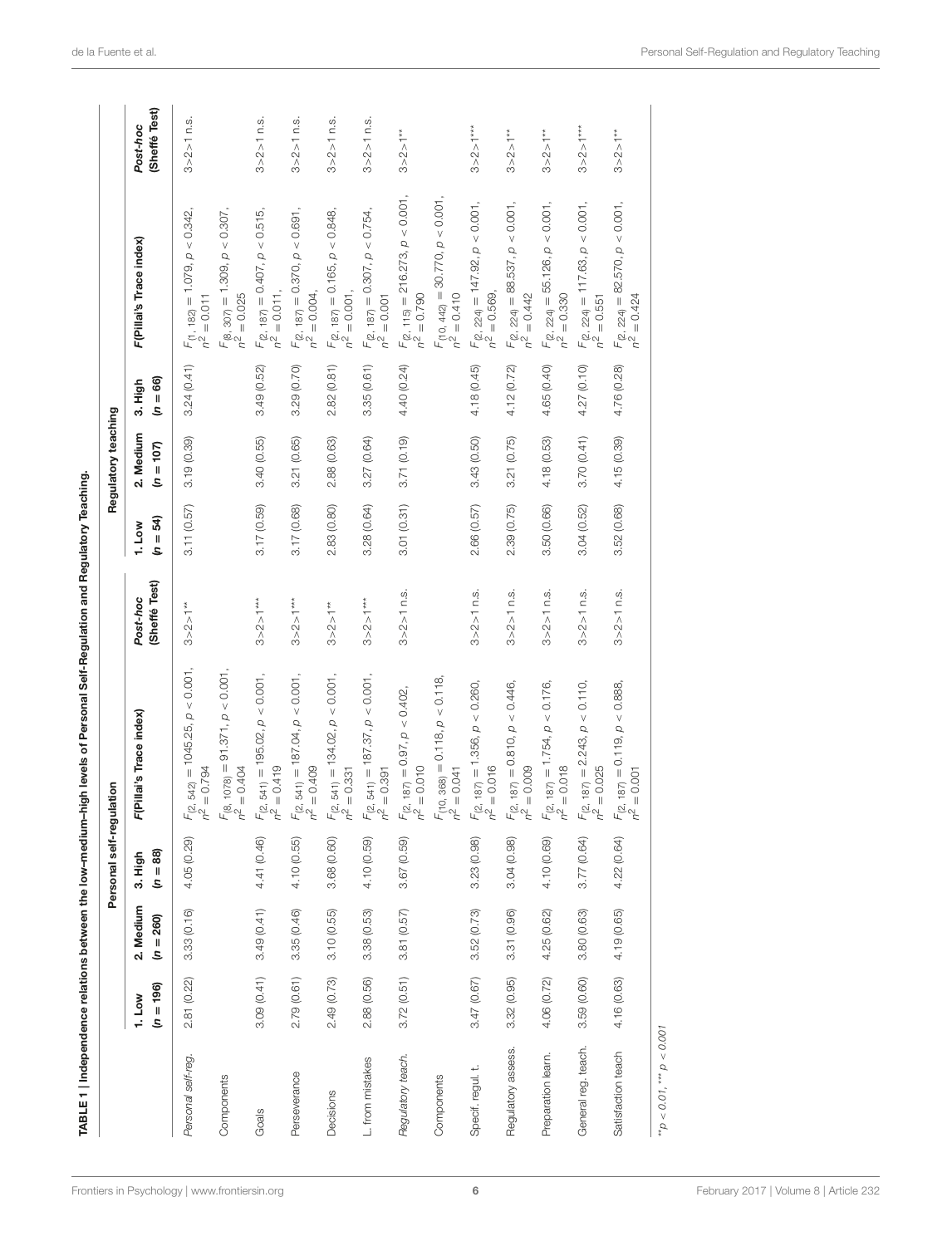each item and its factor total, among the factors, and between each factor and the complete questionnaire, with good results for all, except for the decision making factor, which had a lower correlation with other factors (range: 0.41–0.58). The correlations between the original version and the complete version, and between the original and the short versions with a Spanish sample (complete SRQ with 32 items and short SRQ with 17 items) are better for the short version (shortoriginal:  $r = 0.85$  and short-complete:  $r = 0.94$ ;  $p < 0.01$ ) than for the complete version (complete-original:  $r = 0.79$ ;  $p <$ 0.01).

#### **Process variables**

Learning approach (meta-cognitive variable) This was measured with the Revised Two-Factor Study Process Questionnaire, R-SPQ-2F [\(Biggs et al., 2001\)](#page-16-15), in its Spanish validated version (Justicia et al., [2008\)](#page-17-28). It contains 20 items on four subscales (Deep Motive, Deep Strategy; Surface Motive, Surface Strategy), measuring two dimensions: Deep and Surface learning approaches, respectively. Students respond to these items on a 5-point Likert-type scale ranging from 1 (rarely true of me) to 5 (always true of me). The Spanish version showed a confirmatory factor structure with a second factor structure of two factors (Chi-Square = 2645.77;  $df = 169$ , CFI = 0.95, GFI = 0.91, AGFI = 0.92, RMSEA = 0.07) which also yielded acceptable reliability coefficients (Deep,  $\alpha = 0.81$ ; Surface,  $\alpha = 0.77$ ), similar to those encountered in the study by the original authors, with the AMOS Program. Values for the CFI and NFI range from 0 (poor fit) to 1 (good fit; [Bentler, 1990\)](#page-16-16). Values >0.90 for these indices are required for good fit of a model. The RMSEA were used because they account for model parsimony (i.e., goodness-of-fit values can be inflated artificially as the number of parameters in the model increases). Because we want our model of choice to be the most parsimonious one, specification of models with a small number of parameters is preferable. RMSEA values of  $>0.08$ reflect a poor fit, values of 0.05 to 0.08 indicate an acceptable fit, and values of <0.05 reflect a good fit [\(MacCallum et al.,](#page-17-29) [1996\)](#page-17-29).

Resilience (meta-motivation variable) Resilience was assessed using the CD-RISC Scale [\(Connor and Davidson, 2003\)](#page-16-17) in its validated Spanish version [\(Manzano-García and Ayala, 2013\)](#page-17-30). It has adequate reliability and validity values in Spanish samples, with a five-factor structure: F1: Persistence/tenacity and strong sense of self-efficacy (TENACITY); F2: Emotional and cognitive control under pressure (STRESS); F3: Adaptability/ability to bounce back (CHANGE); F4: Perception of Control (CONTROL), and F5: Spirituality.

Engagement (meta-motivational variable) Engagement was assessed with a validated Spanish version of the Utrecht Work Engagement Scale for Students [\(Shaufeli et al., 2002\)](#page-18-16). This version has shown adequate reliability and construct validity indices in this cross-cultural study.

Academic confidence (meta-emotional variable) The Academic Behavioral Confidence Scale, ABC [\(Sander and Sanders, 2003,](#page-18-17) [2009\)](#page-18-18) in a Spanish validated version [\(Sander et al., 2011\)](#page-18-19). The ABC scale was developed from this idea and was tentatively positioned against the established constructs of self-concept and self-efficacy. The scale itself is a psychometric means of assessing the confidence of under-graduate students from Spain and from the UK in their own anticipated study behaviors in relation to their degree program, comprised largely of lecture-based courses. The ABC scale has four subscales: Grades, Studying, Verbalizing, and Attendance, which tap into crucially distinct aspects of students' academic behavior [\(Sander, 2009\)](#page-18-20).

Test anxiety The Test Anxiety Inventory, TAI-80, was used. This questionnaire is a reduced, validated Spanish adaptation of the STAI (State Trait Anxiety Inventory; [Spielberger et al.,](#page-18-21) [1980\)](#page-18-21). This inventory provides a measurement of anxiety in test situations, addressing the two components explained above. The test comprises two parts, with 10 questions each. Worry is evaluated through the existence of interfering and automatic thoughts that prevent the proper functioning of attention, working memory, and performance in the assessment situation. Emotionality is evaluated through negative emotions, which can also be interfering. Reliability statistics were Alpha  $=$ 0.919, Guttman Split Half =  $0.865$  for worry, and Alpha = 0.819, Guttman Split Half  $= 0.834$  for emotionality in this sample.

#### **Product variable**

Academic performance We made use of the academic-professional competency assessment model (de la Fuente et al., [2011\)](#page-16-18). The competencies that enable us to practice a profession are defined as the body of integrated academic-professional knowledge for optimum fulfillment of professional requirements. Following this competency model, we took the mean scores that teachers assigned to the students at the end of a full-year subject. Total performance, on a scale of 1–10, is the final grade given to the student for this subject. The 10 points are a compendium of results obtained on the three levels of subcompetencies, conceptual, procedural and attitudinal: (1) Conceptual scores: these include all scores obtained on exams covering the conceptual content of the subject (four points); (2) Procedural scores: these assessed from the student's practical work covering procedural content and skills (four points); (3) Attitudinal scores: these were scores given for class participation and for optional assignments undertaken for a better understanding of the material (two points). In order to carry out the different analyses and compare the results, the different subcompetency scores were converted to an equivalent scale from 1 to 10.

### Teaching Process

Regulatory Teaching (meta-instructional variable). The Scales for Assessment of the Teaching-Learning Process, ATLP, student version [\(de la Fuente et al., 2012\)](#page-17-31) were used to evaluate the perception of the teaching process in students. The scale entitled Regulatory Teaching is Dimension 1 of the confirmatory model. IATLP-D1 comprises 29 items structured along five factors: Specific regulatory teaching, regulatory assessment, preparation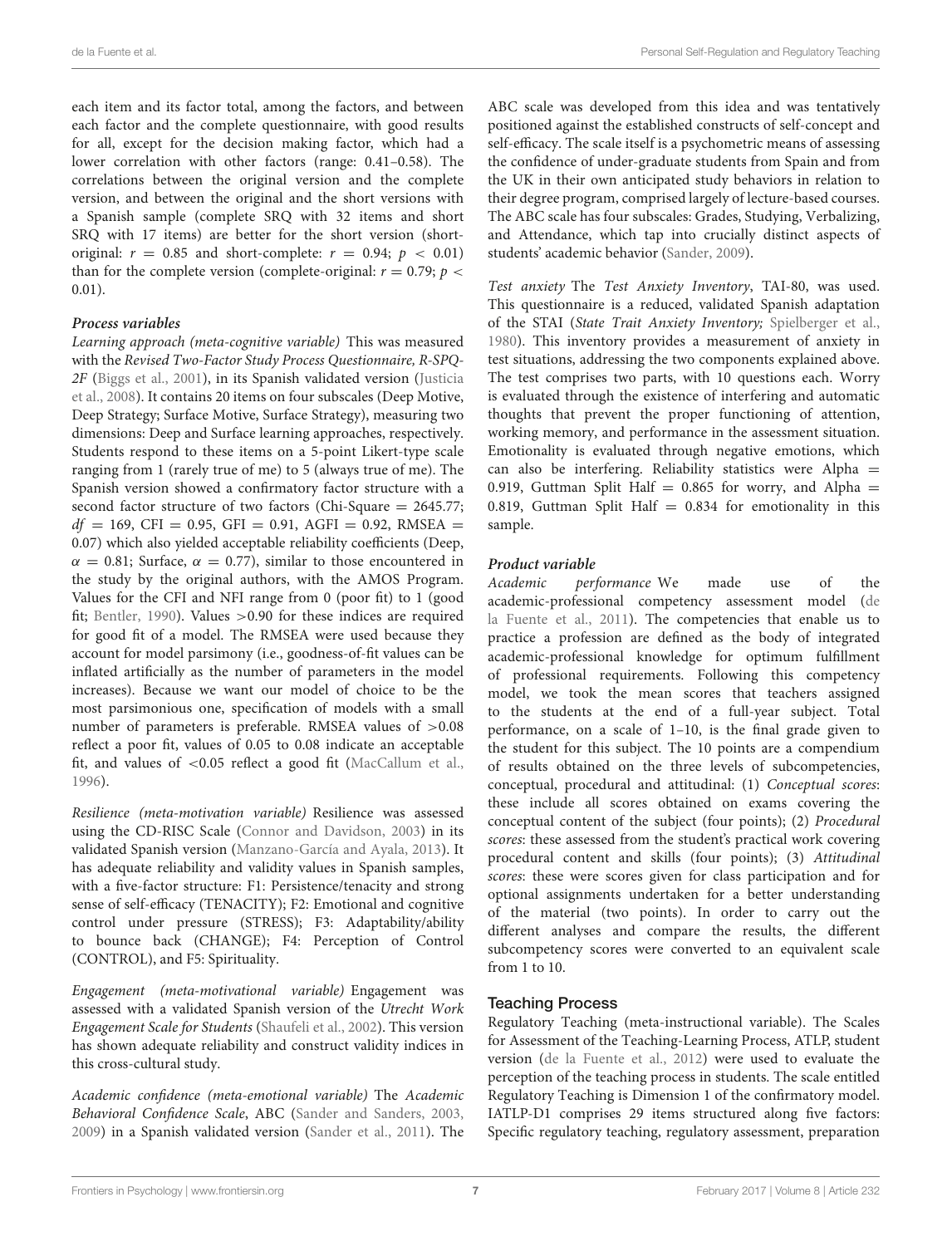for learning, satisfaction with the teaching, and general regulatory teaching. The scale was recently validated in university students [\(de la Fuente et al., 2012\)](#page-17-31) and showed a factor structure with adequate fit indices (Chi-Square = 590.626;  $df = 48$ ,  $p <$ 0.001, CF1 = 0.838, TLI = 0.839, NFI = 0.850, NNFI = 0.867; RMSEA = 0.068) and adequate internal consistency (IATLP D1:  $\alpha = 0.83$ ; Specific regulatory teaching,  $\alpha = 0.897$ ; regulatory assessment,  $\alpha = 0.883$ ; preparation for learning,  $\alpha = 0.849$ ; satisfaction with the teaching,  $\alpha = 0.883$  and general regulatory teaching,  $\alpha = 0.883$ ). The ATLP is a self-report instrument to be completed by the teacher and the students, available in Spanish and English versions. It also includes a qualitative part where students can make recommendations for improving each of the processes evaluated. As for the instrument's external validity, results are also consistent, since there are different interdependent relationships among perceptions of variables which exist in an academic environment.

### Procedure

Participants completed the scales voluntarily using an online platform [\(de la Fuente et al., 2015a\)](#page-16-19) covering a total of five specific teaching-learning processes, in different university subjects imparted over 2 academic years. Presage variables were evaluated in September-October of 2014 and of 2015, Process variables in February–March of 2015 and of 2016, and Product variables in May–June of 2015 and of 2016. The procedure was approved by the respective Ethics Committees of the two universities, in the context of R & D Project (2012–2015).

### Design and Data Analysis

Using an ex-post-facto design, first a 3 K-means cluster analysis was conducted to establish low-medium-high groups in each of the two variables: Personal Self-Regulation (PSR) and Teaching Regulatory (RT). In the case of the PSR variable, (Low  $= 2.81$ ; Medium  $= 3.33$ ; High  $= 4.05$ ) formed the centers of the clusters, response ranges being low (1.00–3.07), medium (3.08–3.69), and high (3.70–5.00). In the case of the RT variable, (Low  $=$  3.08; Medium  $= 3.85$ ; High  $= 4.49$ ) formed the centers of the clusters, response ranges being low (1.00–3.46), medium (3.47–4.17), and high (4.18–5.00).

In addition, several ANOVAs and MANOVAs were carried out, both to establish independence between low-medium-high levels of Personal Self-Regulation and the Regulatory Teaching level, and to ascertain the effect of low-medium-high levels of the independent variables, Personal Self-Regulation and Regulatory Teaching, on the dependent variables examined. Also, using a three factorial design (low-medium-high self-regulation levels)  $\times$  3 (low-medium-high levels of regulatory teaching) several ANOVAs and MANOVAs were conducted, taking as independent variable the afore-mentioned levels. Finally, based on the low-high groups in both variables (PSR and RT) the four kinds of combinations were configured, according to the theoretical model proposed (see **[Figure 1](#page-1-0)**). ANOVAs and MANOVAs were conducted to establish statistical suitability of these groupings, as well as the effects of the dependent variables defined.

### RESULTS

### Independence of Relationships between the Levels in Personal Self-Regulation and Regulatory Teaching (Previous Results) Effect of the Personal Self-Regulation level

A statistically significant main overall effect of the Personal Self-Regulation Independent Variable IV (low-medium-high levels) was observed on the total score for this variable, with three homogenous subsets. Similarly, this statistically significant main effect appeared for the levels of its components. The statistically significant partial effect was maintained for the following variables: goals, perseverance, decisions, and learning from mistakes. In all these variables three levels of homogenous subsets appeared, determined by the low-medium-high level of the IV (see **[Table 1](#page-5-0)**, left column). However, no statistically significant main effect of the three levels of personal self-regulation was observed for the total score of Regulatory Teaching, or for its components.

### Effect of Regulatory Teaching level

A statistically significant general main effect of the Regulatory Teaching (RT) IV (low-medium-high levels) appeared on the total score of this variable, as well as for the levels of its components. A statistically significant partial effect was maintained for the specific regulatory teaching variable, regulatory assessment, preparing to learn, general regulatory teaching, and satisfaction with teaching. Moreover, in all cases, three levels of homogenous subsets appeared, determined by the low-medium-high level of the IV (see **[Table 1](#page-5-0)**, right column). However, no statistically significant main effect of Regulatory Teaching's three levels was noted on the total score or on components of personal selfregulation.

### Interdependent Relations among the Levels of Personal Self-Regulation and Regulatory Teaching in the Other Dependent Variables (Hypothesis 1 and 2) Learning Approaches

A statistically significant general main effect of the Personal Self-Regulation (PSR) Independent Variable IV (low-mediumhigh levels) was observed on learning approaches levels. The statistically significant partial effect was maintained for both Deep learning, and Surface learning. The combined analysis of the Personal Self-Regulation IV's effect (low-medium-high levels) on the components of learning approaches yielded a statistically significant main effect. The statistically significant partial effect was retained for deep motivation, for deep strategy, for surface motivation and for surface strategy.

In a complementary way, a statistically significant main effect of the Regulatory Teaching IV (low-medium-high levels) was observed on the levels of learning approaches. The statistically significant partial effect was maintained less strongly for Deep learning and more strongly for Surface learning. The combined analysis of the effect of Regulatory Teaching (low-medium-high levels) as regards the learning approaches components, showed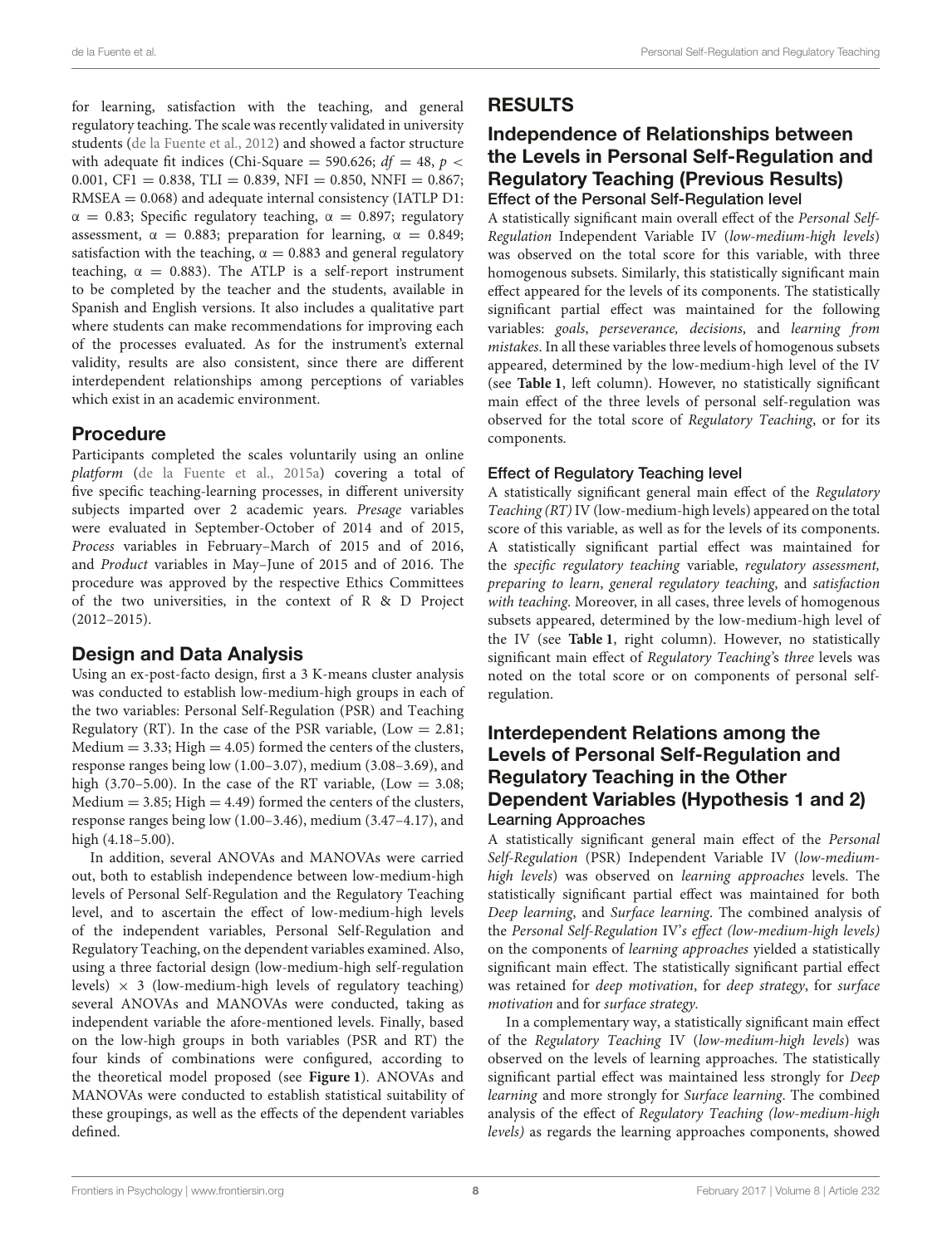a statistically significant main effect. The statistically significant partial effect was maintained for deep motivation but not for deep strategy; a statistically significant partial effect was also observed for surface motivation and for surface strategy (direct values and effects are shown in **[Table 2](#page-9-0)**, first section.)

#### **Resilience**

A statistically significant global main effect of the Personal Self-Regulation IV (low-medium-high) on the levels of the total Resilience score was noted. The statistically significant main effect continued for its components, with differential effects depending on the factors: tenacity, stress management, perception of control, adaptation to change, but not for spirituality.

There also appeared a statistically significant global main effect of the Regulatory Teaching IV (low-medium-high) on the levels of total Resilience. The statistically significant main effect was maintained for the combination of resilience's factors as well as for its components, although in a differential way: for tenacity, adjustment to change, and for perception of control, but no statistically significant effect for stress management or for spirituality was noted (direct values and effects are shown in **[Table 2](#page-9-0)**, second section).

#### Engagement

A statistically significant global main effect of Personal Self-Regulation IV (low-medium-high) was recorded on the levels of the total score of Engagement. The statistically significant main effect held for its components, with differential effects depending on the factors: vigor, dedication, and absorption. There also appeared a statistically significant global main effect of the Regulatory Teaching IV (low-medium-high) on the levels of total Engagement. The statistically significant main effect held for its components, with differential effects depending on the factors: vigor, dedication, and absorption.

### Academic Confidence

There appeared a statistically significant main global effect of Personal Self-Regulation (low-medium-high) on levels of Academic Confidence. The statistically significant main effect was maintained for the effect of the Personal Self-Regulation level on the components of Academic Confidence, as well as for the partial effects on each component: grades, study, and attendance.

In addition, a statistically significant global main effect of the Regulatory Teaching IV (low-medium-high) on Academic Confidence levels was detected. The statistically significant main effect was retained in the global analysis of the effect of the Regulatory Teaching level on its components, but on partial effects only for two of academic confidence's components (grades, study), but not for others components(verbalization, attendance).

#### Test Anxiety

No statistically significant general main effect of the Personal Self-Regulation IV (low-medium-high) emerged for Test Anxiety, or for its components: Worry and Emotionality. However, there did emerge a statistically significant general main effect of Regulatory Teaching (low-medium-high) on the total score of Test Anxiety. The statistically significant main effect held for the Regulatory Teaching level on its components, with only a partial effect on worry.

#### Academic Achievement

A statistically significant global main effect of the Personal Self-Regulation IV (low-medium-high) on total achievement was recorded, as well as for the combination of types of achievement, with a statistically significant partial effect for the conceptual type, for the procedural type and for the attitudinal type. Moreover, in a complementary way, there emerged a statistically significant main effect of Regulatory Teaching (low-medium-high level) on total academic achievement, on types of academic achievement and in a specific way only on procedural type.

### Combined Interdependent Relations among Levels of Personal Self-Regulation (PSR) and Levels of Regulatory Teaching (RT) in Other Variables (Hypothesis 3) Learning Approaches

A statistically significant main effect of the RT independent variable (low-medium-high levels) was noted on the total scores of both types of learning approaches, as well as an interactive effect of  $PSR \times RT$  on them. As regards *deep learning*, the statistically significant partial effect was sustained for both PSR, marginally, and for RT, with stronger effect.

No main effect of PRS levels on learning approaches components emerged. However, a statistically significant main effect of RT (low-medium-high levels) did emerge on learning approaches. The statistically significant partial effect remained for deep motivation, for deep strategy, but not for surface motivation or surface strategy (Direct values are displayed in **[Table 3](#page-11-0)**, first section).

### **Resilience**

A statistically significant main effect of the levels in PSR on total Resilience was noted, as well as of the levels in PSR on components of Resilience, with a statistically significant partial effect for tenacity and for stress management.

There also emerged a statistically significant effect of the levels in RT on total Resilience and on its components, with a statistically significant partial effect for tenacity, for stress management, and for perception of control.

### **Engagement**

A statistically significant main effect of levels in PSR on total Engagement was recorded, as well as on components of Engagement, with a statistically significant partial effect for dedication. In addition, a statistically significant main effect of levels in PR on total Engagement was seen, as well as of levels in RT on components of Engagement, with a statistically significant partial effect for absorption.

### Academic Confidence

There was a statistically significant main effect of levels in PSR on total Confidence, as well as on components of Academic Confidence, with a statistically significant partial effect for confidence in obtaining grades, for confidence in studying, and for confidence in attendance.

A main effect, though less statistically significant, of the Regulatory Teaching IV (low-medium-high) on levels in total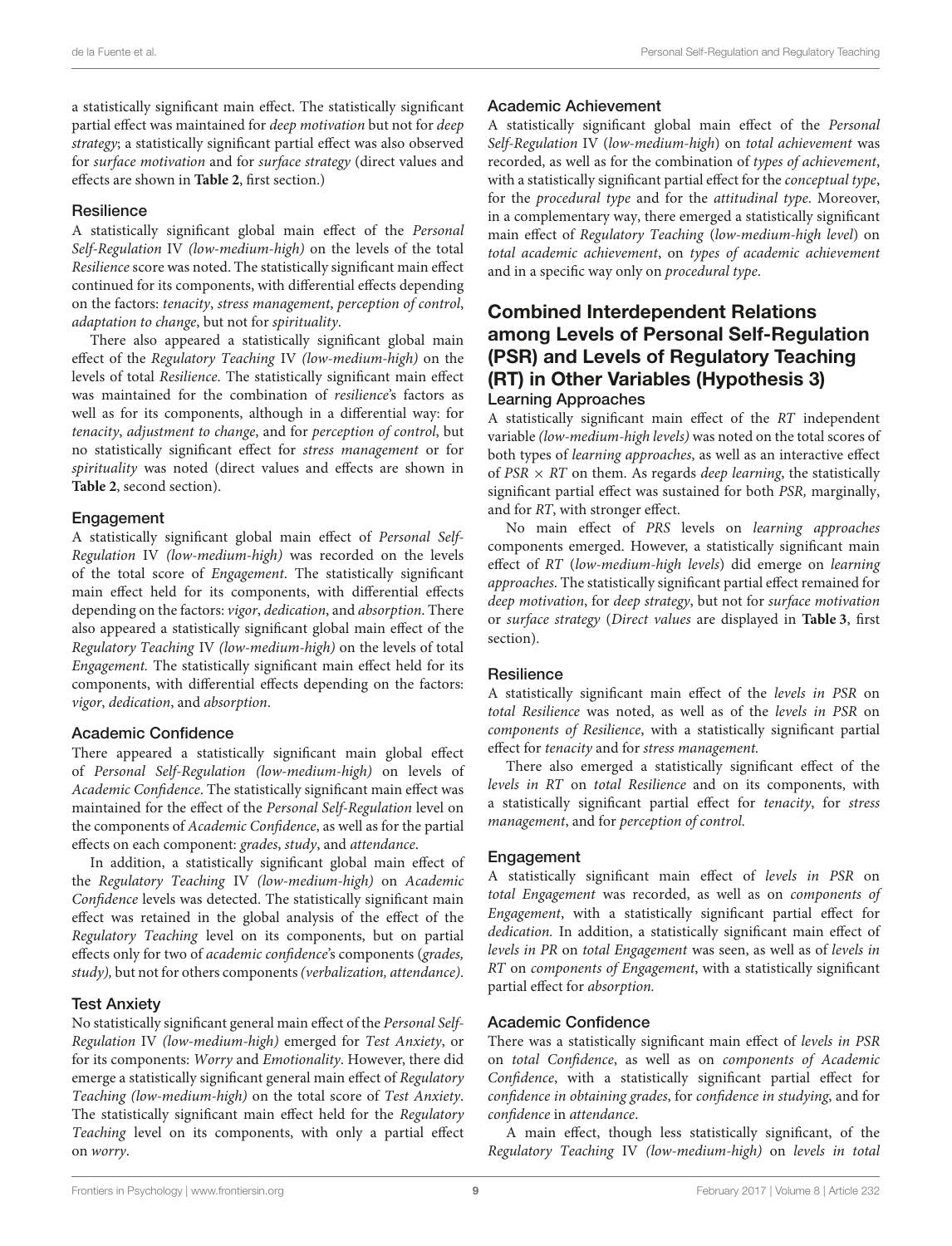| <b>DVS</b>         |                       |                          |                       | Personal Self-Regulation (PSR)                                         |                           |                       |                           |                        | Regulatory Teaching (ERL)                                                  |                                                  |
|--------------------|-----------------------|--------------------------|-----------------------|------------------------------------------------------------------------|---------------------------|-----------------------|---------------------------|------------------------|----------------------------------------------------------------------------|--------------------------------------------------|
|                    | $(n = 196)$<br>1. Low | 2. Medium<br>$(n = 260)$ | $(n = 88)$<br>3. High | F(Pillai's Trace Index)                                                | (Sheffé Test)<br>Post-hoc | $= 54$<br>1. Low<br>S | 2. Medium<br>$= 107$<br>S | $= 66$<br>3. High<br>S | F(Pillai's Trace Index)                                                    | (Sheffé Test)<br>Post-hoc                        |
| Learning approach  |                       |                          |                       | $< 0.01$ ,<br>$F_{(4, 814)} = 3.23, p$<br>$n^2 = 0.019$<br>$= 0.019$   |                           |                       |                           |                        | $< 0.001$ ,<br>$F_{(4,410)} = 4.920, p$<br>$= 0.046$<br>n <sup>2</sup>     |                                                  |
| Deep learning      | 2.80 (0.63)           | 2.85(0.60)               | 3.10 (0.69)           | $F_{(2,407)} = 5.93, p < 0.01,$<br>$n^2 = 0.028$<br>$= 0.028$          | $3 > 2, 1; 2 > 1*$        | 2.78 (0.77)           | 2.87(0.65)                | 3.07 (0.60)            | < 0.05,<br>$F_{(2, 205)} = 2.789, p$<br>$n^2 = 0.026$<br>$= 0.026$         | $\frac{1}{3}$                                    |
| Surface learning   | 2.30(0.55)            | 2.23(0.66)               | 2.02(0.53)            | $< 0.001$ ,<br>$F_{(2,407)} = 4.831, p$<br>$n^2 = 0.023$               | $1,2 > 3**$               | 2.54 (0.71)           | 2.31(0.59)                | 2.01 (0.70)            | 0.001,<br>$F_{(2, 205)} = 9.950, p$<br>$= 0.088$<br>$\sim$                 | $1,2 > 3^*$ , $1 > 3^{**}$                       |
| Components         |                       |                          |                       | $F_{(8, 810)} = 2.765, p < 0.01,$<br>$n^2 = 0.027$<br>$= 0.027$        |                           |                       |                           |                        | $F_{(8,406)} = 2.841$ , $p < 0.01$ ,<br>$n^2 = 0.053$<br>$= 0.053$         |                                                  |
| Deep motivation    | 2.88 (0.67)           | 2.99 (0.64)              | 3.22(0.70)            | < 0.01<br>$F_{(2,407)} = 4.527, p$<br>$n^2 = 0.027$                    | $3 > 2, 1*$               | 2.80(0.82)            | 3.00(0.68)                | 3.19(0.67)             | < 0.01<br>$F_{(2, 205)} = 4.030, p$<br>$n^2 = 0.038$<br>$= 0.038$          | $3$ , $\uparrow$                                 |
| Deep strategy      | 2.72(0.70)            | 2.70 (0.69)              | 2.99(0.70)            | $<0.05,$<br>$F_{(2,407)} = 3.064, p$<br>$n^2 = 0.010$                  | $3>1$ *                   | 2.76 (0.84)           | 2.74 (0.73)               | 2.94 (0.67)            | $< 0.227$ n.s.<br>$F_{(2, 205)} = 1.493, p$                                |                                                  |
| Surface motivation | 2.00(0.59)            | 1.95(0.72)               | 1.70(0.57)            | $\leq 0.01$ ,<br>$F_{(2, 407)} = 6.268, p$<br>$n^2 = 0.030$            | $1,2 > 3^*$               | 2.28(0.80)            | 2.06 (0.69)               | 1.74(0.73)             | $F_{(2, 205)} = 8.312, p < 0.001,$<br>$n^2 = 0.075$<br>$= 0.075$           | $1,2 > 3**$                                      |
| Surface strategy   | 2.59(0.65)            | 2.50 (0.72)              | 2.34(0.65)            | $F_{(2,407)} = 5.271, p < 0.01,$<br>$n^2 = 0.025$                      | $1,2 > 3^*$               | 2.80(0.74)            | 2.55(0.64)                | 2.27 (0.69)            | $F_{(2.205)} = 8.113, p < 0.001,$<br>$n^2 = 0.075$                         | $1,2 > 3$ <sup>*</sup>                           |
| Resilience (+)     | 3.29(0.41)            | 3.63(0.51)               | 3.76(0.54)            | $F_{(2, 300)} = 13.160, p < 0.001$<br>$n^2 = 0.081$                    | $3 > 2, 1***$             | 3.43(0.55)            | 3.44(0.43)                | 3.96(0.45)             | 0.001<br>$F_{(2, 115)} = 6,830, p$<br>$n^2 = 0.106$<br>$= 0.106$           | $3 > 2, 1*$                                      |
| Components         |                       |                          |                       | $F_{(10, 594)} = 3.522$ , $p < 0.001$ ,<br>$n^2 = 0.052$               |                           |                       |                           |                        | 2.264, p < 0.01,<br>$F(10, 224) =$<br>$n^2 = 0.092$                        |                                                  |
| Tenacity           | 3.29(0.58)            | 3.65(0.58)               | 3.90(0.56)            | $F_{(2, 300)} = 12.388, p < 0.001,$<br>$n^2 = 0.032$                   | $3 > 2 > 1***$            | 3.29(0.59)            | 3.65(0.27)                | 3.73 (0.59)            | $2.841, p < 0.05$ ,<br>$= 0.047$<br>$F(2, 115) = 2$<br>$r^2 = 0.047$       | $3 > 2, 1$ *                                     |
| Stress management  | 3.41 (0.50)           | 3.56 (0.59)              | 3.78(0.55)            | $< 0.001$ ,<br>$F_{(2, 300)} = 8.772, p$<br>$n^2 = 0.055$<br>$= 0.055$ | $3 > 2, 1*$               | 3.29 (0.50)           | 3.66 (0.65)               | 3.90 (0.71)            | < 0.05,<br>$F_{(2, 115)} = 3.077$ , p<br>$n^2 = 0.051$<br>$= 0.051$        | $\stackrel{*}{\underset{\bigwedge}}$<br>S        |
| Perception control | 3.48 (0.72)           | 3.69(0.56)               | 3.95(0.55)            | $F(z, 300) = 8.336, p < 0.001,$<br>$n^2 = 0.053$                       | $3 > 2,1*$                | 3.48 (0.74)           | 3.69(0.65)                | 3.95 (0.60)            | $< 0.001$<br>$F_{(2, 115)} = 8.363, p$<br>$n^2 = 0.127$<br>$= 0.127$       | $3 > 2 > 1$ <sup>*</sup> , $3 > 1$ <sup>**</sup> |
| Adjust. to change  | 3.63(0.79)            | 3.64(0.76)               | 4.07 (0.62)           | $F_{(2,300)} = 8.336, p < 0.001,$<br>$n^2 = 0.053$<br>$= 0.053$        | $3 > 2, 1*$               | 3.48 (0.69)           | 3.54 (0.66)               | 3.90(0.61)             | $F_{(2, 115)} = 2.402$ , $p < 0.09$ n.s.<br>$n^2 = 0.040$<br>$= 0.040$     |                                                  |
| Spirituality       | 2.98 (0.90)           | 3.51 (0.98)              | 3.42 (0.98)           | $< 0.354$ n.s<br>$F_{(2, 300)} = 1.341, p$                             |                           | (0.93)<br>3.37        | 3.10 (0.99)               | 3.71 (0.87)            | $< 0.135$ n.s.,<br>$F_{(2, 115)} = 2.038, p$<br>$n^2 = 0.040$<br>$= 0.040$ |                                                  |
| Engagement (+)     | 2.86 (0.71)           | 3.31 (0.63)              | 3.42(0.57)            | $<0.05,$<br>$F_{(1, 300)} = 2.860, p$<br>$n^2 = 0.101$                 | 3 > 2,1                   | (0.81)<br>2.87        | 3.26 (0.73)               | 3.64 (0.58)            | < 0.001<br>5.730, p<br>$= 0.116$<br>$F_{(1, 115)} = 5$<br>$h^2 = 0.116$    | $3 > 2, 1*$                                      |
| Components         |                       |                          |                       | $F_{(10, 594)} = 2.760, p < 0.001$<br>$n^2 = 0.052$                    |                           |                       |                           |                        | $\rho < 0.01$<br>$F_{(10, 224)} = 2.274,$<br>$= 0.083$<br>$\sim$           |                                                  |
| Vigor              | 2.89 (0.82)           | 3.15(0.80)               | 3.26(0.53)            | $F_{(2, 300)} = 2.860, p < 0.05,$<br>$n^2 = 0.032$<br>$= 0.032$        | $\frac{1}{3}$             | 2.77 (0.89)           | 3.17(0.65)                | 3.10 (0.89)            | $F_{(2, 112)} = 2.741, p < 0.05,$<br>$n^2 = 0.057$<br>$= 0.057$            |                                                  |

<span id="page-9-0"></span>

[Frontiers in Psychology](http://www.frontiersin.org/Psychology)| [www.frontiersin.org](http://www.frontiersin.org) 10 10 10 [February 2017 | Volume 8 | Article 232](http://www.frontiersin.org/Psychology/archive)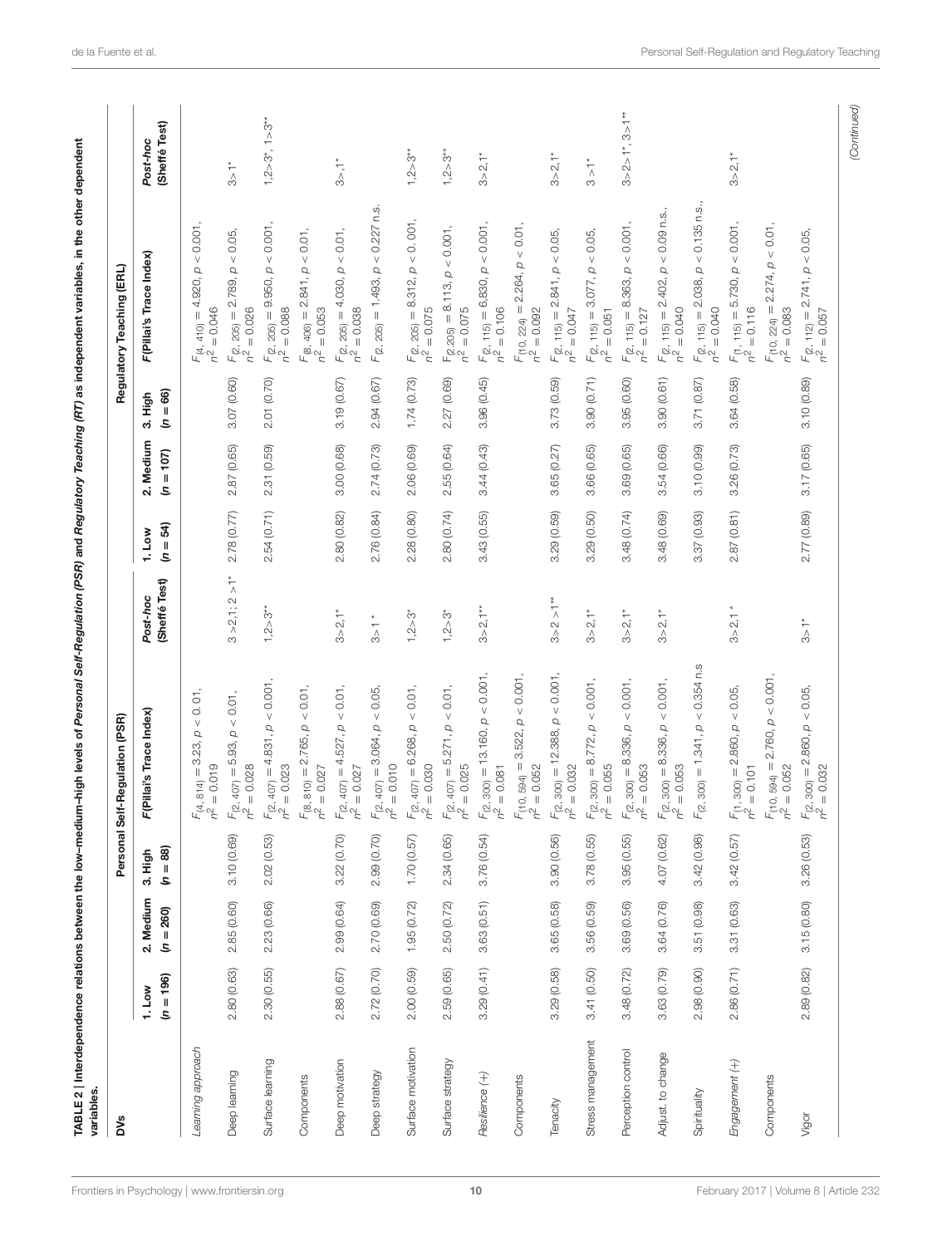| TABLE 2   Continued                                                      |                       |                          |                       |                                                                        |                                       |                     |                          |                        |                                                                        |                                 |
|--------------------------------------------------------------------------|-----------------------|--------------------------|-----------------------|------------------------------------------------------------------------|---------------------------------------|---------------------|--------------------------|------------------------|------------------------------------------------------------------------|---------------------------------|
| <b>DVS</b>                                                               |                       |                          |                       | Personal Self-Regulation (PSR)                                         |                                       |                     |                          |                        | Regulatory Teaching (ERL)                                              |                                 |
|                                                                          | $(n = 196)$<br>1. Low | 2. Medium<br>$(n = 260)$ | $(n = 88)$<br>3. High | F(Pillai's Trace Index)                                                | (Sheffé Test)<br>Post-hoc             | $(n = 54)$<br>1.1ow | 2. Medium<br>$(n = 107)$ | $= 66$<br>3. High<br>S | F(Pillai's Trace Index)                                                | (Sheffé Test)<br>Post-hoc       |
| Dedication                                                               | 3.43 (0.96)           | 3.65 (0.86)              | 3.88 (0.88)           | $F_{(2, 300)} = 1.527$ , $p < 0.227$ ns,<br>$n^2 = 0.055$<br>$= 0.055$ |                                       | (0.91)<br>3.27      | 3.70 (0.77)              | 3.88(0.91)             | 0.05<br>$F_{(2, 112)} = 3.157, p$<br>$= 0.061$                         | $\sum_{i=1}^{n}$                |
| Absortion                                                                | 2.45 (0.87)           | 3.11(0.83)               | 3.23 (0.86)           | $F_{(2, 300)} = 3.980, p < 0.05,$<br>$n^2 = 0.112$                     | $3,2 > 1*$                            | 2.09(0.86)          | 2.91 (0.96)              | 3.96 (0.97)            | < 0.05<br>$F_{(2, 112)} = 3.054, p$<br>$n^2 = 0.059$<br>$= 0.059$      | $\frac{1}{2}$                   |
| A. Confidence (+)                                                        | 3.57(0.46)            | 3.77(0.44)               | 4.00 (0.41)           | $F_{(2, 357)} = 20.303, p < 0.001,$<br>$n^2 = 0.102$                   | $3 > 2 > 1*$                          | 3.56 (0.52)         | 3.65(0.54)               | 3.90 (0.48)            | $<0.01,$<br>$F_{(2, 172)} = 5.690, p$<br>$n^2 = 0.062$<br>$= 0.062$    | $3 > 2, 1$ *                    |
| Components                                                               |                       |                          |                       | $F_{(8, 710)} = 5.541, p < 0.001,$<br>$n^2 = 0.058$                    |                                       |                     |                          |                        | $F_{(8, 340)} = 2.204$ , $p < 0.05$ ,<br>$n^2 = 0.049$                 |                                 |
| Grades                                                                   | 3.78(0.61)            | 3.93 (0.50)              | 4.22 (0.42)           | $F_{(2, 357)} = 14.316, p < 0.001,$<br>$n^2 = 0.074$                   | $3 > 2, 1**$                          | 3.56 (0.56)         | 3.80(0.62)               | 4.13 (0.57)            | $F_{(2, 172)} = 6.948, p < 0.001$<br>$n^2 = 0.075$<br>$= 0.075$        | $3>1**$                         |
| Verbalization                                                            | 2.85(0.84)            | 2.98(0.83)               | 3.25(0.82)            | $F_{(2, 357)} = 4.825, p < 0.01,$<br>$n^2 = 0.026$                     | $\stackrel{*}{\underset{\sim}{\sim}}$ | 2.76 (0.99)         | 2.97 (0.86)              | 3.06 (0.95)            | $F_{(2, 172)} = 1.125$ , $p < 0.289$ n.s.,<br>$n^2 = 0.014$            |                                 |
| Study                                                                    | 3.64(0.61)            | 3.89(0.54)               | 4.10 (0.52)           | $F_{(2, 357)} = 14.248, p < 0.001,$<br>$n^2 = 0.074$                   | $3 > 2 > 1**$                         | 3.66 (0.58)         | 3.86 (0.68)              | 4.03 (0.55)            | < 0.001<br>$F_{(2, 172)} = 6.288, p$<br>$n^2 = 0.068$                  | $3 > 2,1**$                     |
| Attendance                                                               | 4.00(0.91)            | 4.27 (0.77)              | 4.45 (0.71)           | $F_{(2, 357)} = 7.538, p < 0.001,$<br>$n^2 = 0.041$                    | $3 > 2,1*$                            | 4.09 (0.99)         | 4.18 (0.82)              | 4.38 (0.62)            | $F_{(2, 172)} = 1,510, p < 0.224, n.s.,$<br>$n^2 = 0.017$<br>$= 0.017$ |                                 |
| Test anxiety (-)                                                         | 2.31(0.75)            | 2.30 (0.69)              | 2.10(0.65)            | $F_{(2, 420)} = 0.669, p < 0.498,$<br>$n^2 = 0.003$                    |                                       | 2.47 (0.77)         | 2.22(0.62)               | 2.14 (0.67)            | $F_{(2, 201)} = 3.603, p < 0.05,$<br>$n^2 = 0.035$<br>$= 0.035$        | $1 > 2.3*$                      |
| Components                                                               |                       |                          |                       | $F_{(4, 840)} = 0.872, p < 0.480,$<br>$n^2 = 0.008$                    |                                       |                     |                          |                        | $F_{(4, 402)} = 3.186, p < 0.01,$<br>$= 0.031$<br>$n^2$ .              |                                 |
| Worry                                                                    | 1.99 (0.66)           | 2.05(0.63)               | 1.92(0.64)            | $F_{(2, 420)} = 1,206, p < 0.300,$<br>$n^2 = 0.006$                    |                                       | 2.32 (0.72)         | 2.04(0.56)               | 1.93(0.66)             | $F_{(2, 201)} = 5.378, p < 0.01,$<br>$n^2 = 0.051$                     | $1 > 2 > 3^{\circ}, 1 > 3^{**}$ |
| Emotionality                                                             | 2.36 (0.74)           | 2.39 (0.76)              | 2.30(0.81)            | $F_{(2, 420)} = 0.316$ , $p < 0.730$ ,<br>$n^2 = 0.002$                |                                       | 2.63 (0.86)         | 2.41 (0.74)              | 2.36 (0.73)            | $F_{(2, 201)} = 2.020, p < 0.13$ n.s.                                  |                                 |
| Achievement (10 p)                                                       | 7.14(1.2)             | 7.63 (0.94)              | 7.63(1.1)             | $F_{(2, 384)} = 8.00, p < 0.001,$<br>$n^2 = 0.050$                     | $3,2 > 1**$                           | 6.82(0.8)           | 7.31(1.1)                | 7.58(1.2)              | $F_{(2, 384)} = 8.00, p < 0.001,$<br>$n^2 = 0.050$<br>$= 0.050$        | $3,2>1,$ *                      |
| Components                                                               |                       |                          |                       | $F_{(6, 646)} = 6.61, p < 0.001,$<br>$n^2 = 0.050$                     |                                       |                     |                          |                        | $F_{(6, 308)} = 1.954$ , $\rho < 0.07$ , $n^2 = 0.070$                 |                                 |
| Conceptual (4 p)                                                         | 2.89 (0.68)           | 2.77 (0.75)              | 2.59(0.91)            | $F_{(2, 326)} = 2.83, p < 0.05,$<br>$n^2 = 0.018$                      | $\sum_{i=1}^{n}$                      | 3.18(0.32)          | 3.14(0.36)               | 3.22 (0.26)            | $F_{(2, 158)} = 0.865, p < 0.423$ n.s.                                 |                                 |
| Procedural (4 p)                                                         | 3.39(0.47)            | 3.54(0.41)               | 3.60 (0.50)           | $F(z, 326) = 5.36, p < 0.01,$<br>$n^2 = 0.032$<br>$= 0.032$            | $1 < 2.3*$                            | 3.15(0.31)          | 3.34(0.46)               | 3.47(0.41)             | $F_{(2, 158)} = 4.47, p < 0.01,$<br>$n^2 = 0.05$<br>$= 0.05$           | $\frac{1}{3}$                   |
| Attitudinal (2 p)                                                        | 1.18(0.46)            | 1.44(0.43)               | 1.61 (0.38)           | $F_{(2, 326)} = 19.86, p < 0.001,$<br>$n^2 = 0.109$                    | $3 > 2 > 1**$                         | 1.04(0.35)          | 1.13(0.40)               | 1.19(0.41)             | $F_{(2, 158)} = 1.161$ , $\rho < 0.161$ n.s.                           |                                 |
| *Statistical significance effect in each variable; *p < 0.05; **p < 0.01 |                       |                          |                       |                                                                        |                                       |                     |                          |                        |                                                                        |                                 |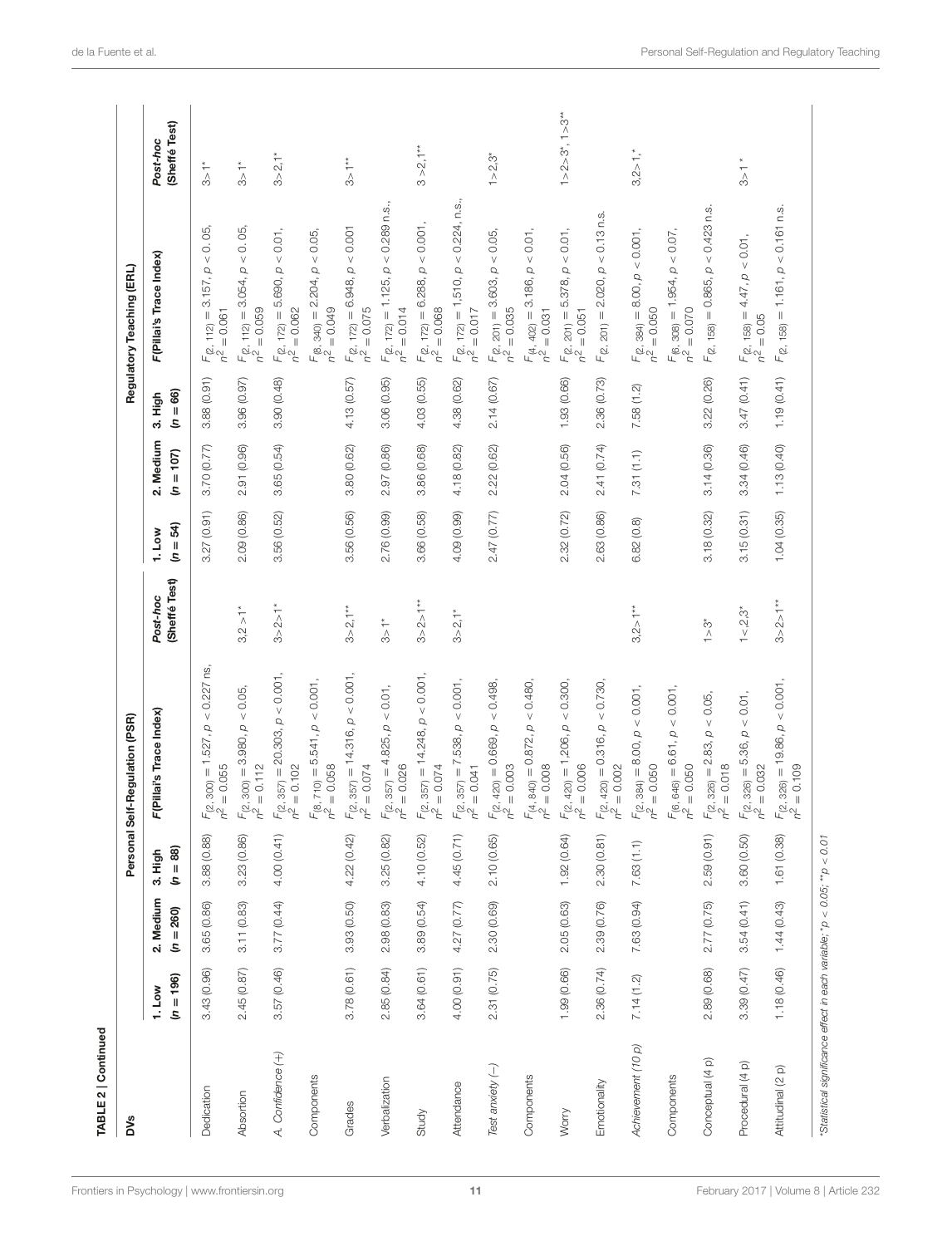| PSR                |                  | ଅ<br>Ш<br>S<br>Low |             |                 | $\sf II$<br>Medium (n              | 86)         |                   | $\overline{3}$<br>$\parallel$<br>High (n |             | Variables<br>effects       | F(Pillai's Trace)                                                  | (Sheffé Test)<br>Post-hoc |
|--------------------|------------------|--------------------|-------------|-----------------|------------------------------------|-------------|-------------------|------------------------------------------|-------------|----------------------------|--------------------------------------------------------------------|---------------------------|
| $\frac{1}{2}$<br>넚 | <b>No7</b><br>စ္ | Med.<br>32         | High<br>ត   | Low<br>9        | Med.<br>$\boldsymbol{\mathcal{L}}$ | High<br>27  | Low<br>$\ddot{ }$ | Med.<br>Ξ                                | High<br>15  |                            |                                                                    |                           |
| Learning approach  |                  |                    |             |                 |                                    |             |                   |                                          |             |                            |                                                                    |                           |
| Dimensions         |                  |                    |             |                 |                                    |             |                   |                                          |             | <b>PSR</b>                 | $F_{(4, 344)} = 1.277$ , $p < 0.279$ n.s.                          |                           |
|                    |                  |                    |             |                 |                                    |             |                   |                                          |             | $\overleftarrow{\text{r}}$ | $F_{(4, 344)} = 3.014, p < 0.01,$<br>$n^2 = 0.034$                 |                           |
|                    |                  |                    |             |                 |                                    |             |                   |                                          |             | PSR x RT                   | $F_{(8, 344)} = 2.11, p < 0.05,$<br>$= 0.047$<br>2 <sub>C</sub>    |                           |
| Deep learning      | 2.84(0.69)       | 2.76 (0.65)        | 3.14(0.41)  | 2.73 (0.78)     | 2.89 (0.66)                        | 2.99 (0.56) | 2.65 (0.77)       | 3.22 (0.70)                              | 3.78 (0.49) | <b>PSR</b>                 | $F_{(2, 172)} = 6.151, p < 0.01,$<br>$= 0.067$<br>$\tilde{c}$      | $\frac{1}{3}$             |
|                    |                  |                    |             |                 |                                    |             |                   |                                          |             | $\overleftarrow{\text{r}}$ | $F_{(2, 172)} = 2.347, p < 0.08$<br>$= 0.027$<br>2 <sub>c</sub>    | $\frac{1}{3}$             |
| Surface learning   | 2.61 (0.72)      | 2.37(0.53)         | 2.00 (0.58) | (0.62)<br>2.6   | 2.37 (0.59)                        | 2.00(0.58)  | 1.98(0.65)        | 2.10(0.53)                               | 2.18 (0.44) |                            |                                                                    |                           |
| Components         |                  |                    |             |                 |                                    |             |                   |                                          |             | $\overleftarrow{\text{r}}$ | $F_{(8, 340)} = 1.793, p < 0.05,$<br>$n^2 = 0.040$                 |                           |
| Deep motivation    | 2.83 (0.68)      | 2.82(0.71)         | 3.21 (0.71) | (0.88)<br>2.76( | 3.07 (0.66)                        | 3.12(0.69)  | 2.71 (0.99)       | 3.32 (0.62)                              | 3.84(0.49)  | $\overleftarrow{\Xi}$      | < 0.001<br>$F_{(2, 172)} = 6.859, p$<br>$n^2 = 0.074$<br>$= 0.074$ | $\frac{1}{3}$             |
| Deep strategy      | 2.86 (0.69)      | 2.71 (0.68)        | 3.00 (0.56) | 2.70 (0.90)     | 2.70 (0.76)                        | 2.85(0.57)  | 2.60 (0.98)       | 3.12(0.85)                               | 3.72(0.50)  | $\overleftarrow{\Xi}$      | $F_{(2, 172)} = 3.485, p < 0.05,$<br>$= 0.043$<br>$h^2$            |                           |
| Surface motivation | 2.37 (0.78)      | 2.10(0.59)         | 1.70 (0.52) | (0.69)<br>2.27  | 2.04(0.77)                         | 1.88 (0.77) | 1.68 (0.59)       | 1.76(0.61)                               | 1.80 (0.48) |                            |                                                                    |                           |
| Surface strategy   | 2.61 (0.62)      | 2.37(0.53)         | 2.00(0.58)  | (0.71)<br>2.61  | 2.28 (0.79)                        | 2.09 (0.69) | 1.98 (0.65)       | 2.10(0.53)                               | 2.18(0.44)  |                            |                                                                    |                           |
| Resilience (+)     | 3.26(0.43)       | 3.15(0.35)         | 3.77 (0.40) | (0.63)<br>3.41  | 3.64(0.41)                         | 3.92(0.47)  | 3.81 (0.63)       | 3.98 (0.33)                              | 4.36 (0.31) | PSR                        | $F_{(2, 104)} = 7.054, p < 0.001$<br>$n^2 = 0.129$                 | $3.2 > 1*$                |
|                    |                  |                    |             |                 |                                    |             |                   |                                          |             | 눈                          | $F_{(2, 104)} = 10.73, p < 0.001$<br>$n^2 = 0.185$<br>$= 0.185$    | $3 > 2,1*$                |
| Components         |                  |                    |             |                 |                                    |             |                   |                                          |             | PSR                        | 2.097, p < 0.05<br>$F_{(10, 184)} =$<br>$n^2 = 0.102$              |                           |
|                    |                  |                    |             |                 |                                    |             |                   |                                          |             | $\overleftarrow{\text{r}}$ | 2.793, p < 0.001<br>$F_{(10, 184)} =$<br>$n^2 = 0.132$             |                           |
| Tenacity           | 3.24(0.60)       | 3.22(0.36)         | 3.36 (0.99) | (0.71)<br>3.56  | 3.61 (0.49)                        | 3.88 (0.53) | 3.62 (0.82)       | 3.62 (0.37)                              | 4.20 (0.43) | PSR                        | $F_{(2, 104)} = 3.699, p < 0.05,$<br>$= 0.072$<br>$\sim$           | $3,2 > 1*$                |
| Stress management  | 3.36 (0.42)      | 3.10(0.49)         | 3.66 (0.50) | 3.50 (0.65)     | 3.70 (0.60)                        | 3.97 (0.66) | 3.97 (0.66)       | 3.51 (0.66)                              | 4.75 (0.33) | $\overline{\mathbf{r}}$    | $< 0.001$ ,<br>$F_{(2, 104)} = 7.245, p$<br>$= 0.132$<br>n<br>C    | $3, 2 > 1**$              |
| Perception control | 3.13(0.95)       | 3.52(0.73)         | 4.22 (0.75) | (0.99)<br>3.12  | 3.72(0.74)                         | 4.44 (0.60) | 4.04 (0.70)       | 3.96 (0.76)                              | 4.50 (0.63) | $\overline{\mathbf{r}}$    | $F$ (2, 104) = 7.971, $p < 0.001$<br>$n^2 = 0.144$<br>$= 0.144$    | $3, 2 > 1**$              |
| Change             | 3.34(0.70)       | 3.34(0.79)         | 3.83 (0.78) | 3.44 (0.62)     | 3.60 (0.60)                        | 3.97 (0.73) | 3.85(0.77)        | 3.74(0.49)                               | 3.85 (0.68) |                            |                                                                    |                           |
| Spirituality       | 3.23(0.77)       | 2.58 (0.98)        | 3.50(0.44)  | 3.42(0.75)      | 3.56 (0.99)                        | 3.50 (0.99) | 3.57(0.98)        | 3.90(0.98)                               | 4.50 (0.47) |                            |                                                                    |                           |

(Continued)

<span id="page-11-0"></span>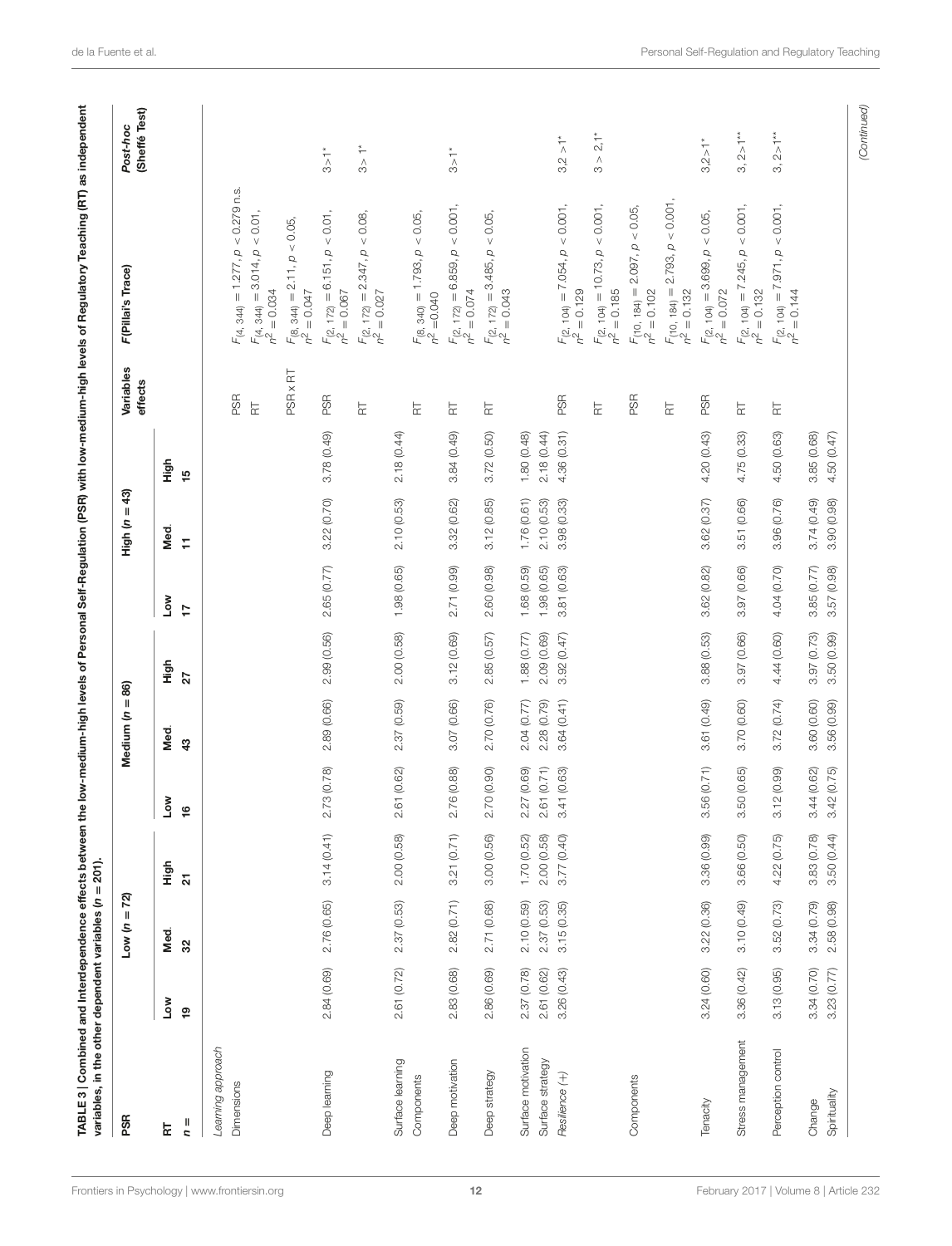| PSR                 |                        | $Low (n = 72)$ |                                 |                      | $= 86$<br>Medium (n   |             |             | High ( $n = 43$ ) |                        | Variables<br>effects       | F(Pillai's Trace)                                                                    | (Sheffé Test)<br>Post-hoc                                |
|---------------------|------------------------|----------------|---------------------------------|----------------------|-----------------------|-------------|-------------|-------------------|------------------------|----------------------------|--------------------------------------------------------------------------------------|----------------------------------------------------------|
| $\frac{1}{2}$<br>군  | <b>Low</b><br><b>0</b> | Med.<br>32     | High<br>$\overline{\mathbf{z}}$ | Low<br>$\frac{6}{5}$ | Med.<br>$\frac{3}{4}$ | High<br>27  | γοη<br>17   | Med.<br>Ξ         | High<br>$\frac{15}{2}$ |                            |                                                                                      |                                                          |
| Engagement (+)      | 2.30(0.90)             | 2.19(0.72)     | 3.30 (0.99)                     | 2.21(0.51)           | 3.48 (0.68)           | 3.21 (0.56) | 3.16(0.83)  | 3.36 (0.58)       | 3.52(0.30)             | <b>PSR</b>                 | $< 0.05$ ,<br>$F_{(2, 104)} = 5.054, p$<br>$= 0.129$<br>$\tilde{c}$                  | $\stackrel{*}{\underset{\wedge}{\longleftarrow}}$<br>3.2 |
|                     |                        |                |                                 |                      |                       |             |             |                   |                        | $\overleftarrow{\Xi}$      | $<0.05,$<br>$F_{(2, 104)} = 3.275, p$<br>$n^2 = 0.189$                               |                                                          |
| Components          |                        |                |                                 |                      |                       |             |             |                   |                        | PSR                        | $< 0.05$ ,<br>$F_{(6, 184)} = 2.086, p$<br>$n^2 = 0.104$                             |                                                          |
|                     |                        |                |                                 |                      |                       |             |             |                   |                        | $\overleftarrow{\text{r}}$ | < 0.05,<br>$F_{(6, 184)} = 2.670, p$<br>$n^2 = 0.104$<br>$= 0.104$                   |                                                          |
| Vigor               | 2.60 (0.99)            | 2.88(0.71)     | 3.20 (0.99)                     | 2.20 (0.99)          | 3.40 (0.76)           | 3.00(0.41)  | 3.15(0.75)  | 3.26 (0.53        | 3.36 (0.75)            |                            |                                                                                      |                                                          |
| Dedication          | 2.70(0.71)             | 3.60(0.87)     | 3.60 (0.99)                     | 2.70 (0.42)          | 3.60 (0.87)           | 3.60 (0.99) | 3.85 (0.92) | 3.88 (0.88)       | 3.92(0.95)             | <b>PSR</b>                 | $F_{(2, 104)} = 2.236, p < 0.05,$<br>$n^2 = 0.072$                                   | $3,2 > 1*$                                               |
| Absortion           | 1.62(0.88)             | 2.25(0.95)     | 3.12(0.99)                      | 75 (0.00)<br>Ξ       | 3.22(0.99)            | 3.70 (0.99) | 2.50(0.99)  | 2.94 (0.89)       | 3.32(0.99)             | $\overleftarrow{\text{F}}$ | $F_{(2, 104)} = 3.50, p < 0.05,$<br>$= 0.200$<br>$\sigma^2$                          |                                                          |
| Confidence (+)      | 3.32(0.35)             | 3.56(0.44)     | 3.66 (0.56)                     | 3.62(0.47)           | 3.70(0.57)            | 3.95(0.45)  | 4.04 (0.61) | 3.99 (0.42)       | 4.18 (0.36)            | <b>SRL</b>                 | $< 0.001$ ,<br>$F_{(2, 141)} = 9,975, p$<br>$= 0.124$<br>$\tilde{\mathcal{L}}$       | $3 > 2,1$                                                |
|                     |                        |                |                                 |                      |                       |             |             |                   |                        | $\overleftarrow{\Xi}$      | $< 0.09$ ,<br>$\overline{a}$<br>$F_{(2, 141)} = 2,376, \mu$<br>$n^2 = 0.033$         |                                                          |
| Components          |                        |                |                                 |                      |                       |             |             |                   |                        | <b>RL</b>                  | $F_{(8, 278)} = 3.25, p < 0.001,$<br>$n^2 = 0.0864$                                  |                                                          |
| Grades              | 3.45(0.36)             | 3.76 (0.68)    | 3.76 (0.64)                     | 3.60 (0.56)          | 3.88 (0.59)           | 4.25 (0.55) | 3.67 (0.56) | 3.86(0.61)        | 4.13 (0.64)            | <b>SRL</b>                 | $F_{(2, 104)} = 10.2347$ , $p < 0.001$ ,<br>$n^2 = 0.127$                            | $3,2 > 1**$                                              |
|                     |                        |                |                                 |                      |                       |             |             |                   |                        | $\overleftarrow{\text{r}}$ | $F(z, 141) = 3.371, p < 0.05,$<br>$n^2 = 0.046$                                      |                                                          |
| Verbalization       | 2.48(0.80)             | 2.84(0.74)     | 3.05(0.99)                      | 2.83 (0.98)          | 2.84 (0.92)           | 2.86 (0.97) | 3.10(0.99)  | 3.43(0.88)        | 3.40 (0.62)            |                            |                                                                                      |                                                          |
| Study               | 3.45(0.58)             | 3.51(0.58)     | 3.82(0.64)                      | 3.67(0.67)           | 3.77 (0.67)           | 4.15 (0.70) | 4.03 (0.61) | 4.06 (0.61)       | 4.15(0.60)             | <b>SRL</b>                 | $F_{(2, 104)} = 5.543, p < 0.01,$<br>$n^2 = 0.073$                                   | $3,2 > 1*$                                               |
| Attendance          | 3.91 (0.99)            | 4.16 (0.73)    | 4.00 (0.67)                     | 4.39 (0.73)          | 4.29 (0.79)           | 4.54 (0.56) | 4.64 (0.74) | 4.40 (0.58)       | 4.70 (0.67)            | <b>SRL</b>                 | $<0.01,$<br>$\mathcal{Q}$<br>$F_{(2, 104)} = 5.328$ ,<br>$= 0.070$<br>$\overline{q}$ | $3,2 > 1*$                                               |
| Test anxiety (-)    | 2.65(0.82)             | 2.22(0.63)     | 2.07 (0.67)                     | 2.62(0.77)           | 2.15(0.70)            | 2.34 (0.67) | 1.98(0.54)  | 2.31 (0.74)       | 1.83 (0.77)            | PSR                        | $F_{(2, 168)} = 2.961, p < 0.05,$<br>$n^2 = 0.031$                                   |                                                          |
| Components<br>Worry | 2.46(0.77)             | 2.04(0.60)     | 1.85(0.74)                      | 2.53(0.65)           | 1.97(0.53)            | 2.08 (0.73) | 1.75(0.47)  | 2.09 (0.63)       | 1.64(0.37)             | $\overline{R}$             | $F_{(2, 68)} = 3.091, p < 0.05,$<br>$n^2 = 0.035$                                    | $\overline{5}$                                           |
| Emotionality        | 2.84(0.90)             | 2.41 (0.71)    | 2.28 (0.85)                     | 2.70 (0.93)          | 2.32 (0.74)           | 2.60 (0.69) | 2.21 (0.64) | 2.53 (0.88)       | 2.02 (0.39)            |                            |                                                                                      |                                                          |

[Frontiers in Psychology](http://www.frontiersin.org/Psychology)| [www.frontiersin.org](http://www.frontiersin.org) 13 13 Tebruary 2017 | Volume 8 | Article 232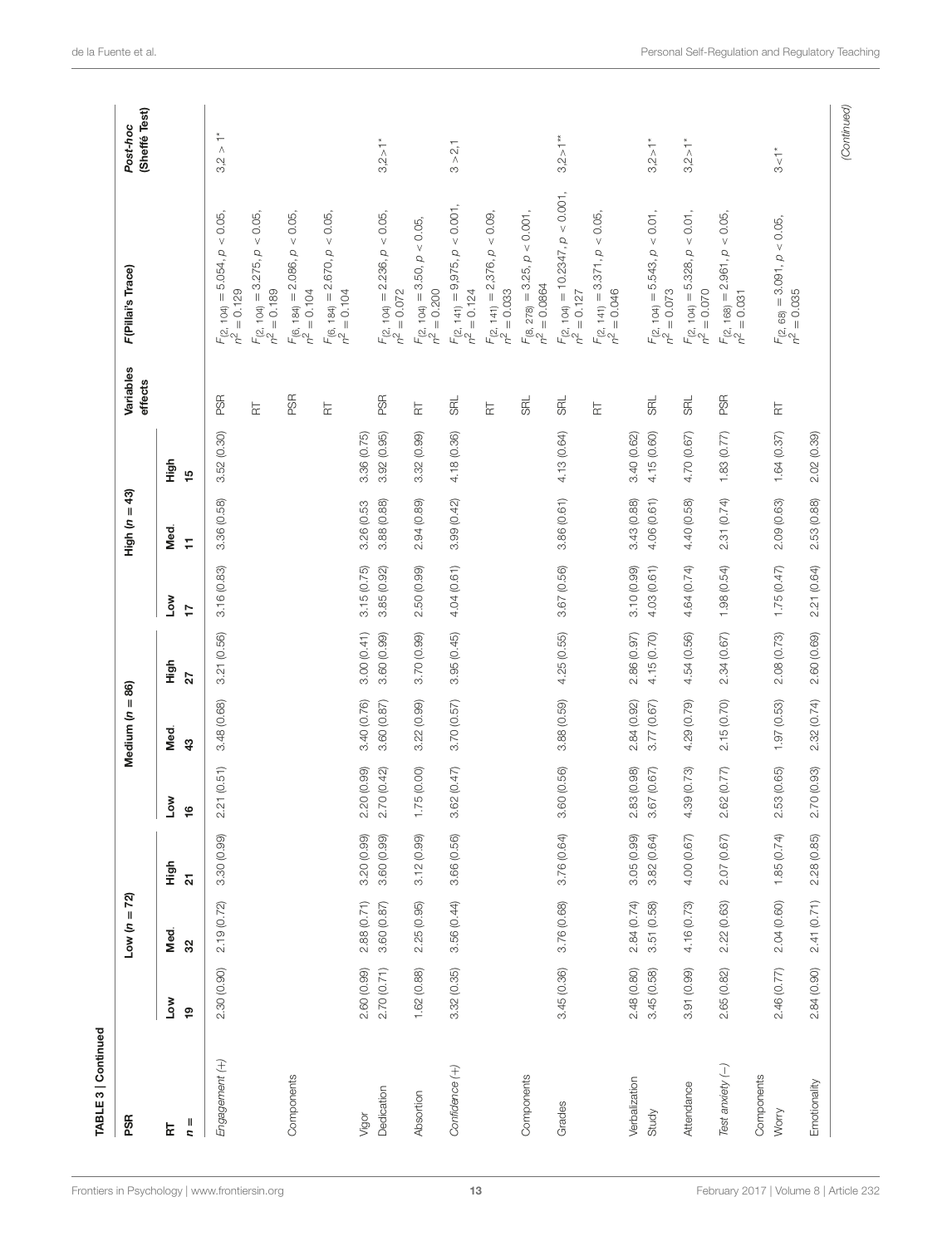| PSR               |                 | $Low (n = 72)$                           |                           |                           | Medium $(n = 86)$ |            |            | High $(n = 43)$                                                               |            | Variables<br>effects | F(Pillai's Trace)                                         | (Sheffé Test)<br>Post-hoc |
|-------------------|-----------------|------------------------------------------|---------------------------|---------------------------|-------------------|------------|------------|-------------------------------------------------------------------------------|------------|----------------------|-----------------------------------------------------------|---------------------------|
| $n =$<br>료        | <b>No7</b><br>ഉ | Med.<br>S)                               | tigh<br>ភ                 | Low<br>\$                 | Med.<br>43        | High<br>27 | Low<br>Þ   | Med.<br>Ħ                                                                     | High<br>15 |                      |                                                           |                           |
| Achievement       |                 | $6.70(0.82)$ $7.22(0.99)$ $7.21(0.98)$   |                           |                           |                   |            |            | 6.81 (0.64) 7.59 (0.99) 7.98 (0.94) 7.54 (0.89) 7.15 (0.99) 6.68 (0.99)       |            | <b>PSR</b>           | $F_{(2, 158)} = 2.226, p < 0.05,$<br>$n^2 = 0.035$        |                           |
| Components        |                 |                                          |                           |                           |                   |            |            |                                                                               |            | PSR,                 | $F_{(6, 242)} = 2.012$ , $\rho < 0.05$ ,<br>$n^2 = 0.047$ |                           |
| Conceptual (4 p)  | 3.18(0.96)      |                                          | $3.13(0.32)$ $3.21(0.34)$ |                           |                   |            |            | $2.99(0.29)$ $3.13(0.42)$ $3.21(0.38)$ $3.28(0.15)$ $3.13(0.43)$ $3.52(0.20)$ |            |                      |                                                           |                           |
| Procedural (4 p)  | 3.06(0.31)      | 3.34(0.52)                               | 3.31(0.41)                | $3.22(0.40)$ $3.49(0.38)$ |                   | 3.57(0.55) | 3.27(0.25) | 3.38 (0.30)                                                                   | 3.73(0.19) | $\overline{R}$       | $F_{(2, 122)} = 2.363, p < 0.05,$<br>$n^2 = 0.037$        | $3,2 > 1*$                |
| Attitudinal (2 p) |                 | $0.98(0.35)$ 1.05 $(0.37)$ 1.05 $(0.48)$ |                           |                           |                   |            |            | $1.12(0.23)$ $1.24(0.41)$ $1.29(0.37)$ $1.45(0.27)$ $1.34(0.37)$ $1.60(0.15)$ |            | <b>PSR</b>           | $F_{(2, 122)} = 4,700, p < 0.01,$<br>$n^2 = 0.072$        | $3 > 2 > 1*$              |

Confidence appeared, as well as a partial effect only on the confidence in obtaining grades component.

#### Test Anxiety

There was no statistically significant main effect of levels in PSR or of levels of RT on total test anxiety, but there was a statistically significant partial effect of level of PS, as well as of level of RT on the worry component.

### Combined Effects of Levels in Regulatory Type Variables: a Typology of Four Levels (Hypothesis 3)

### Building a Combination Typology

The univariate (ANOVA) and multivariate analyses (MANOVAs) showed a statistically significant main effect of the four typology students (see **[Table 1](#page-5-0)**) on the low-high levels of PRS and of TR. Group 1 presented a statistically significant low level in PRS and in TR; group 2 had a statistically significant low level in PRS and a statistically significant high level in TR; group 3 displayed a statistically significant high level in PRS and a statistically significant low level in TR; group 4 had a statistically significant high level in PRS and a statistically significant high level in TR. See **[Table 4](#page-14-0)**, first section.

#### Typology of Meta-Cognitive Effects

#### **Learning approaches**

There did not emerge any statistically significant main effect of the four kinds of combination on learning approaches or on their components. But there did emerge an effect of these on superficial approach, indicating that type 4 interaction scored significantly lower than type 1. What is more, it was ascertained that types of interaction affected *deep motivation*  $(4 > 1)$  and surface motivation /strategy  $(1 > 4)$ .

#### Typology of Meta-Motivational Effects **Resilience**

Regarding this variable, a statistically significant effect of type of *combination* was observed on the level of total resilience  $(4 > 1)$ . This tendency was observed in the analysis of the effect of type of interaction, as well as of its components, revealing statistically significant effects consistent with tenacity, stress management, and *control*  $(4 > 1)$ .

#### **Engagement**

A similar effect of type of combination on the level of total engagement  $(4 > 1, 2)$  was noted. Similarly, an effect of type of combination on engagement's components was seen, with consistent statistically significant effects for dedication and absorption  $(4 > 1, 2)$ .

# Typology of Meta-Emotional Effects

### **Confidence**

A statistically significant main effect of type of combination on the level of total confidence  $(4 > 1, 2)$ , as well on its components was discerned, with consistent statistically significant effects for confidence in grades and in study  $(4 > 1, 2)$ .

[ABLE 3 | Continued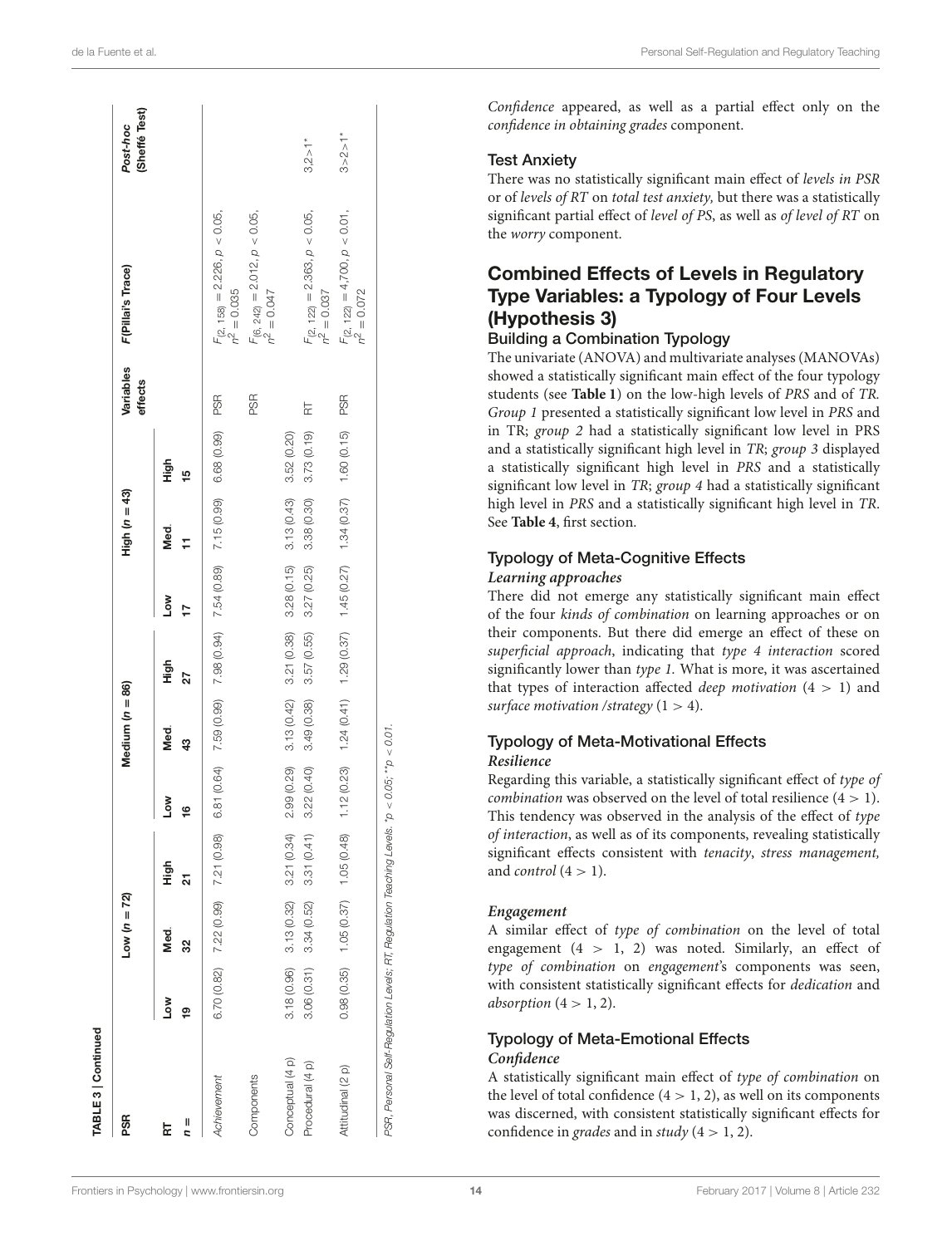<span id="page-14-0"></span>

|  | TABLE 4   Combined effects of levels in regulatory type variables: mean score, standard deviation and specific effects ( $n = 173$ ). |  |  |
|--|---------------------------------------------------------------------------------------------------------------------------------------|--|--|
|--|---------------------------------------------------------------------------------------------------------------------------------------|--|--|

| <b>DVs</b>               |            |                         | Type of combination (IVs) |                         | F(Pillai's Trace), Effects                             | Post-hoc (Sheffé test) |
|--------------------------|------------|-------------------------|---------------------------|-------------------------|--------------------------------------------------------|------------------------|
|                          | 1          | $\overline{\mathbf{2}}$ | 3                         | $\overline{\mathbf{4}}$ |                                                        |                        |
|                          | $n = 34$   | $n = 47$                | $n = 29$                  | $n = 63$                |                                                        |                        |
| Configuration groups     |            |                         |                           |                         | $F_{(6, 338)} = 99.41, p < 0.001, n^2 = 0.624$         |                        |
| Personal self-regulation | 1.05(0.23) | 1.10(0.31)              | 2.34(0.66)                | 2.15(0.52)              | $F_{(3, 169)} = 115.14, p < 0.001, n^2 = 0.671$        | $4, 3 > 2, 1**$        |
| Regulatory teaching      | 1.29(0.46) | 2.57(0.49)              | 1.31(0.47)                | 2.42(0.53)              | $F_{(3, 169)} = 76.43, p < 0.001, n^2 = 0.576$         | 4, $2 > 3,1**$         |
| Learning approach        |            |                         |                           |                         | $F_{(6, 320)} = 1.36, p < 0.229$ ns, $n^2 = 0.025$     |                        |
| Deep approach            | 2.81(0.74) | 2.97(0.60)              | 2.87(0.77)                | 3.05(0.66)              | $F_{(3, 160)} = 1.11, p < 0.34$ n.s., $n^2 = 0.021$    |                        |
| Surface approach         | 2.62(0.68) | 2.21(0.55)              | 2.24(0.61)                | 2.15(0.67)              | $F_{(3, 160)} = 3.35, p < 0.05, n^2 = 0.05$            | $4 - 1*$               |
| Components               |            |                         |                           |                         | $F_{(12, 447)} = 1.208, p < 0.274$ n.s., $n^2 = 0.026$ |                        |
| Deep motivation          | 2.81(0.79) | 3.08(0.70)              | 2.93(0.85)                | 3.20(0.61)              | $F_{(3, 160)} = 2.35, p < 0.05, n^2 = 0.041$           | $4 > 1*$               |
| Deep strategy            | 2.82(0.75) | 2.86(0.72)              | 2.81(0.81)                | 2.94(0.72)              | $F_{(3, 160)} = 0.98$ ns, $n^2 = 0.003$                |                        |
| Surface motivation       | 2.28(0.79) | 1.95(0.57)              | 1.91(0.60)                | 1.90(0.76)              | $F_{(3, 160)} = 2.580, p < 0.05, n^2 = 0.046$          | $4 - 1*$               |
| Surface strategy         | 2.76(0.70) | 2.46(0.64)              | 2.56(0.72)                | 2.41(0.70)              | $F_{(3, 160)} = 2.527, p < 0.05, n^2 = 0.045$          | $4 - 1*$               |
| Total resilience(+)      | 3.26(0.43) | 3.32(0.47)              | 3.49(0.58)                | 3.76(0.40)              | $F_{(3,98)} = 5.56, p < 0.001, n^2 = 0.149$            | $4 > 1,2^*$            |
| Components               |            |                         |                           |                         | $F_{(12, 291)} = 1.80, p < 0.05, n^2 = 0.069$          |                        |
| Tenacity                 | 3.24(0.60) | 3.34(0.63)              | 3.53(0.67)                | 3.75(0.50)              | $F_{(3, 98)} = 3.78, p < 0.01, n^2 = 0.104$            | $4 > 1*$               |
| Stress management        | 3.36(0.42) | 3.35(0.53)              | 3.58 (0.72)               | 3.78(0.69)              | $F_{(3, 98)} = 2.81, p < 0.05, n^2 = 0.081$            | $4 > 1*$               |
| Change                   | 3.34(0.70) | 3.42(0.81)              | 3.59(0.66)                | 3.73(0.62)              | $F_{(3, 98)} = 1.62, p < 0.19$ ns, $n^2 = 0.047$       |                        |
| Perception of control    | 3.13(0.95) | 3.66(0.78)              | 3.44(0.97)                | 3.96(0.75)              | $F_{(3, 98)} = 4.23, p < 0.01, n^2 = 0.115$            | $4 > 1**$              |
| Total engagement (+)     | 2.30(0.90) | 2.94(0.86)              | 3.02(0.79)                | 3.42(0.58)              | $F_{(3, 98)} = 3.03, p < 0.05, n^2 = 0.164$            | $4 > 1,2*$             |
| Components               |            |                         |                           |                         | $F_{(9, 84)} = 3.160, p < 0.05, n^2 = 0.072$           |                        |
| Vigor                    | 2.60(0.99) | 2.97(0.86)              | 2.95(0.81)                | 3.30(0.64)              | $F_{(9, 84)} = 3.32, p < 0.05, n^2 = 0.054,$           |                        |
| Dedication               | 2.70(0.70) | 3.42(0.87)              | 3.42(0.89)                | 3.88(0.83)              | $F_{(9, 84)} = 3.35, p < 0.05, n^2 = 0.067$            | $4 > 1.2*$             |
| Absortion                | 1.62(0.88) | 2.43(0.98)              | 2.69(0.98)                | 3.08(0.85)              | $F_{(9, 84)} = 4.32, p < 0.05, n^2 = 0.139$            | $4 > 1.2*$             |
| Total confidence (+)     | 3.32(0.38) | 3.61(0.45)              | 3.79(0.53)                | 3.88(0.50)              | $F_{(3, 137)} = 7.241, p < 0.001, n^2 = 0.137$         | $4,3>1***$             |
| Components               |            |                         |                           |                         | $F_{(12, 408)} = 2.66, p < 0.01, n^2 = 0.062,$         |                        |
| Grades                   | 3.44(0.54) | 3.75(0.72)              | 3.88(0.58)                | 4.10(0.57)              | $F_{(3, 137)} = 6,898, p < 0.001, n^2 = 0.131$         | $4 > 1**$              |
| Verbalization            | 2.51(0.77) | 2.92(0.88)              | 3.00(0.99)                | 2.99(0.92)              | $F_{(3, 137)} = 1.403, p < 0.245$ ns, $n^2 = 0.030$    |                        |
| Study                    | 3.43(0.61) | 3.66(0.56)              | 3.78(0.65)                | 4.02(0.60)              | $F_{(3, 137)} = 5.504, p < 0.01, n^2 = 0.108$          | $4 > 1,2***$           |
| Attendance               | 3.89(0.99) | 4.10(0.72)              | 4.44(0.71)                | 4.43 (0.68)             | $F_{(3, 137)} = 6.898, p < 0.001, n^2 = 0.131$         | $4 > 1*$               |
| Total test anxiety $(-)$ | 2.67(0.78) | 2.06(0.69)              | 1.98(0.74)                | 1.88(0.64)              | $F_{(3, 159)} = 2.778, p < 0.05, n^2 = 0.0334$         |                        |
| Components               |            |                         |                           |                         | $F_{(3, 159)} = 2.40, p < 0.05, n^2 = 0.124$           |                        |
| Worry                    | 2.48(0.75) | 1.86(0.78)              | 1.67(0.49)                | 1.73 (0.42)             | $F_{(6, 318)} = 4.724, p < 0.01, n^2 = 0.217$          | $4,3,2 < 1*$           |
| Emotionality             | 2.86(0.88) | 2.27(0.29)              | 2.13(0.63)                | 2.24(0.52)              | $F_{(6, 318)} = 2.733, p < 0.05, n^2 = 0.139$          |                        |
| Total achievement        | 6.96(0.92) | 7.24(0.98)              | 7.75 (0.99)               | 8.01 (0.99)             | $F_{(3, 146)} = 2.798, p < 0.05, n^2 = 0.052$          |                        |
| Components               |            |                         |                           |                         | $F_{(9, 330)} = 3.241, p < 0.01, n^2 = 0.081$          |                        |
| Conceptual (4 p)         | 3.26(0.28) | 3.16(0.35)              | 3.08(0.31)                | 3.12(0.42)              | $F_{(3, 110)} = 0.825, p < 0.485, n^2 = 0.022$         |                        |
| Procedural (4 p)         | 3.05(0.49) | 3.37(0.45)              | 3.39(0.34)                | 3.58(0.33)              | $F_{(3, 110)} = 7.745, p < 0.001, n^2 = 0.174$         | $4.3 > 1*$             |
| Attitudinal (2 p)        | 0.97(0.35) | 1.09(0.45)              | 1.28(0.32)                | 1.31(0.37)              | $F_{(3, 110)} = 4.464, p < 0.01, n^2 = 0.108$          | $4 > 1***$             |

Type 1 (Low in Personal Self-Regulation, and low Regulatory Teaching); Type 2 (Low in Personal Self-Regulation and High Regulatory Teaching); Type 3 (High in Personal Self-Regulation and Low Regulatory Teaching); Type 4 (High in Personal Self-Regulation) Statistical significance level: \*p < 0.01, \*\*p < 0.01.

#### **Test anxiety**

### **DISCUSSION**

A statistically significant main effect of type de combination on the level of test anxiety was observed, and was especially consistent on the *worry* component  $(1 > 2, 3, 4)$ .

### Typology of Achievement Effects

There appeared a statistically significant main effect of type of combination on the level of procedural performance  $(4 > 1)$ and *attitudinal performance*  $(4 > 1)$ . Direct mean values and statistical effects are presented in **[Table 4](#page-14-0)**.

The results of our investigation globally support the various theoretical assumptions proposed thanks to the empirical data we found as regards the predictions of the Self- vs. Externally-Regulated Learning Model [\(de la Fuente, 2015a\)](#page-16-3). The first result encountered is that the Personal Self-Regulation variable (presage variable in the participants) does not have any effect on the Regulatory Teaching variable (process teaching variable). That is to say, each of the two variables has a potential explanatory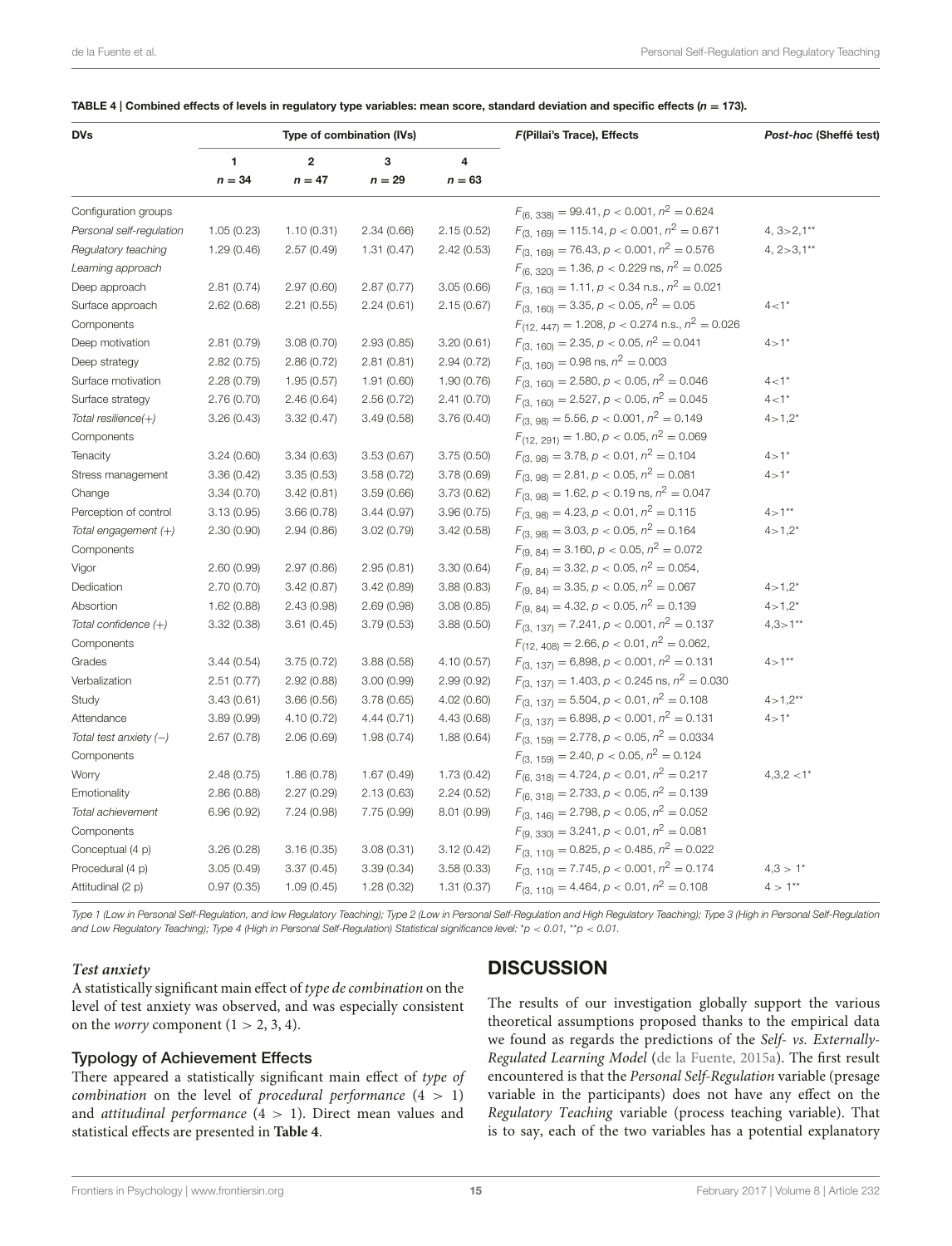effect on its own and they are not interdependent one on the other.

The second effect found, in accordance with the first hypothesis, is that each one of these two variables individually affects learning approach as dependent variables of an established metacognitive kind, although differentially. In this way, while the students' deep approach to learning is determined only by the level of self-regulation, the level of superficial approach is determined both by the lack of self-regulation and by the lack of regulatory teaching as far as superficial motivation and superficial strategy are concerned. This result is in line with others found in previous studies, and clearly establishes the effect of both variables (personal and contextual) on deep learning approach [\(García-Ros et al., 2008;](#page-17-2) [de la Fuente et al., 2015b\)](#page-17-17), unlike classical research into this topic which has preferred to link learning approach to students' individual characteristics (Doménech and Gómez-Artiga, [2011;](#page-17-32) [Duckworth et al., 2015\)](#page-17-33) or to the teaching context [\(Trigwell and Prosser, 1991\)](#page-18-22).

A similar effect was obtained for the meta-emotional variables analyzed, regarding personal self-regulation and regulatory teaching. The effect consistent with like most of its components of resilience, except spirituality. In addition, as regards engagement, although the vigor and absorption factors appeared to be more dependent on personal auto-regulation, the latter was determined by the regulatory teaching level. As far as academic confidence was concerned, although all scores were determined by the self-regulation level, regulatory teaching affected confidence level in grades and in study. However, the level of test anxiety, especially worry, was observed to be more determined by low levels of regulatory teaching and by selfregulation [\(de la Fuente and Cardelle-Elawar, 2011\)](#page-16-20). As regards performance level, this appeared to be determined by the level of both variables, and while the self-regulation level affected all types of performance, regulatory teaching affected procedural performance.

The combination of the self-regulation level and the regulatory teaching level to ascertain their joint effect brought to light the effect of both on deep approach, on resilience (especially concerning tenacity, stress management, and control), on engagement (with regard to dedication and absorption), on academic confidence (to attain grades and study), on lack of anxiety (low level of worry), as well as on performance (procedural and attitudinal types). These combined effects lend empirical support to the idea that personal and contextual factors interact in the university teaching-learning process (de la Fuente et al., [2016\)](#page-17-34).

Finally, the effects determined by the specific combination of levels established in the model shown in **[Table 1](#page-5-0)**, are revealed more clearly in extreme groups, that is to say, in the  $4 \times 1$ interaction, in detriment to the clarity of effects in type 3 and in type 2 interactions. Results show that in effect combination 4 (high level of self-regulation and high level of regulatory teaching), unlike combination 1 (low self-regulation level and low regulatory teaching level), promotes a lower level of superficial approach (and a higher level of deep approach), as well as higher levels of resilience (tenacity, stress management, and percepton of control), higher levels of engagement (dedication

and absorption) and of academic confidence (in the attainment of grades, study, and attendance), lower levels of worry, and ultimately, higher levels of performance. These findings are in the same vein as reports from previous investigations, involving different samples [\(de la Fuente et al., 2014a\)](#page-16-6) and give partial support to the hypothetical assumptions of the model. In any case, they demonstrate the need for a joint analysis of learner variables (presage of the learner) with the kind of teaching they receive (teaching process), in order to better understand their behavior during the learning process (process of the student), and finally their performance of each kind. The essential contribution of this research is the inclusion of several metacognitive, meta-motivational, and affective variables showing that they are affected when analyzed individually or in combined ways.

However, this investigation has several limitations which should be compensated in future research. First, the sample of students is not large, which has meant that, after some were excluded, the model was tested with few students in each type of combination. Second, in this report the effect of gender was not taken into account. It focused more on the general effects of the combination of personal and contextual vaiables, even though previous reports did demostrate gender's effects [\(de la Fuente and Sander, 2012\)](#page-16-21). In addition, future research should delve more precisely into the effect of different kinds if emotionalty, following Pekrun's model [\(Pekrun et al., 2002;](#page-17-35) [Pekrun and Stephens, 2010\)](#page-17-36), as well as into procrastination behavior in university students (Sirois and Pychyl, [2013\)](#page-18-23), as this may yield more information to explain the types of emotional variables in the interaction model proposed.

### CONCLUSIONS AND IMPLICATIONS

In general, the new empirical evidence bolsters the importance of the combined effect of (1) levels of personal self-regulation (PSR) in students, and (2) the role of levels of regulatory teaching (RT), in explaining meta-cognitive, meta-motivational and -affective levels of university students, and their level of procedural and attitudinal achievement in learning. The levels of the PSR and RT reflected significantly positive and interdependent levels of deep learning approach, resilience, engagement, academic confidence, worry, and procedural and attitudinal academic achievement. However, the results offer partial evidence for a consistent fourfold combination typology, thus giving statistically significant confirmation of the proposed rational model. As predicted, (1) the most favorable type of combination is high personal self-regulation with a highly regulated teaching process, yielding high resilience, engagement and confidence level, low worry level, and high procedural and attitudinal performance level; (2) the least favorable type of combination is low PSR level in students with a low RT level, giving rise to surface approach, to low resilience, engagement, and confidence, to high worry, and to low procedural and attitudinal performance level.

These outcomes also have important implications for understanding and assessing university teaching-learning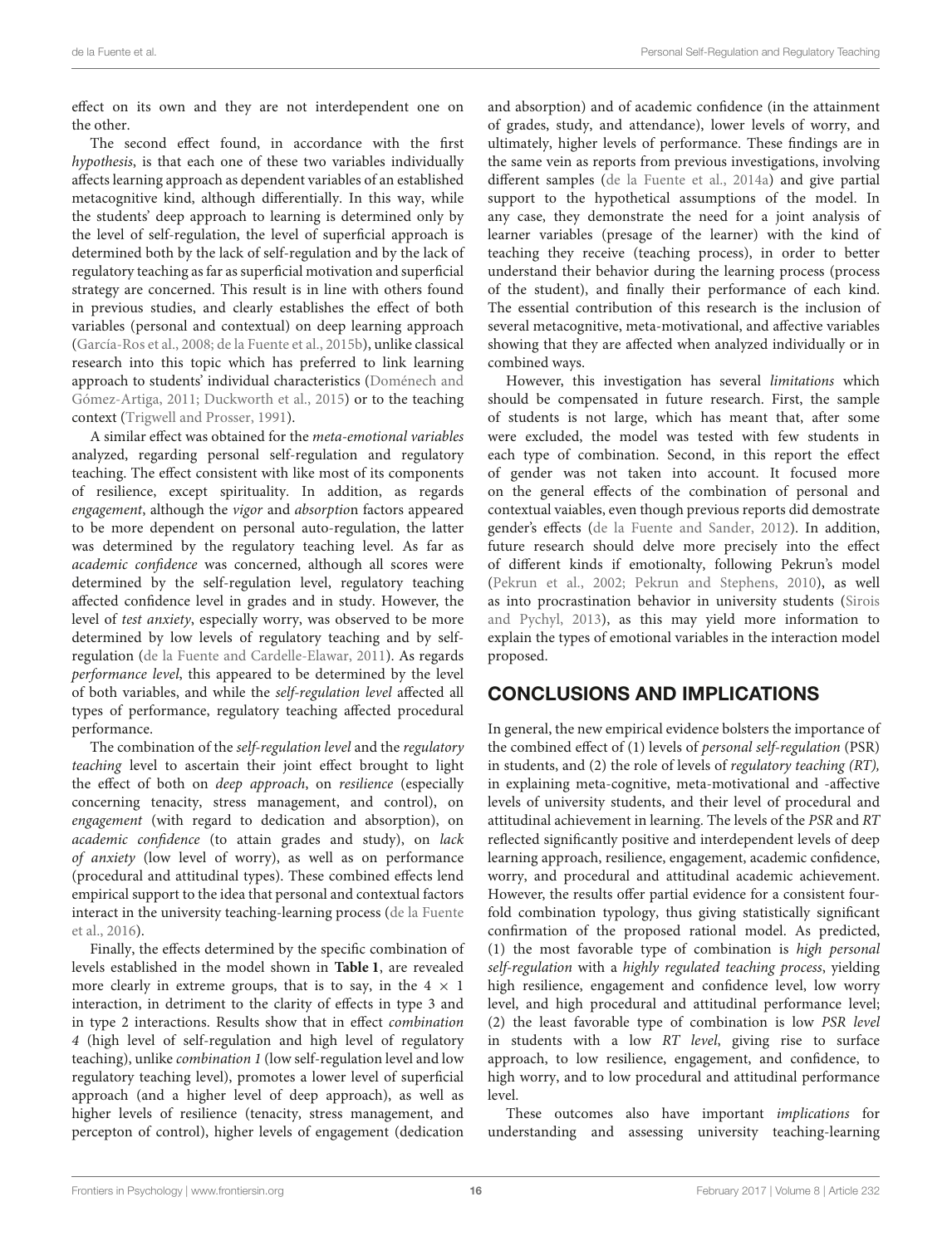processes. It is necessary to determine which type of combination is occurring before assigning responsibilities to the teacher as against the student. Even so, the most important aspect is that the proposed model enables us to establish a heuristic of evaluation and analysis of a co-responsible nature in university teaching-learning processes. For this reason, partial models, which only focus on the student or on the teacher in an attempt to predict learning, to attribute responsiblities or to determine performance, should give way to conceptual and interactive models, like the one proposed here. In the light of this empirical evidence and of the Theory of Self vs. Externally-Regulation Learning [\(de la Fuente, 2015b\)](#page-16-9), it is just as essential to train university students to achieve high levels of self-regulation and self-control [\(Ramdass and Zimmerman,](#page-18-24) [2011;](#page-18-24) [Bowlin and Baer, 2012;](#page-16-22) [Hofmann et al., 2012;](#page-17-6) Vohs et al., [2012;](#page-18-25) [Inzlicht et al., 2014;](#page-17-37) [Koval et al., 2015;](#page-17-38) Clark and Dumas, [2016\)](#page-16-0), as it is to train teachers to develop effective teaching strategies with a high level of regulatory teaching or contexts [\(Stehle et al., 2012\)](#page-18-26) in order to enhance high performance level, especially in the procedural and attitudinal sense. Moreover, this model and its results may be extrapolated to some outcomes found in informal educational contexts [\(Weis et al., 2016\)](#page-18-27).

### **REFERENCES**

- <span id="page-16-12"></span>Alvarez, J., Aguilar, J. M., and Lorenzo, J. J. (2012). Test Anxiety in University Students: relationships with personal and academic variables. Electron. J. Res. Educ. Psychol. 10, 333–354.
- <span id="page-16-8"></span>Bandura, A. (2001). Social cognitive theory: a genetic perspective. Am. Rev. Psychol. 52, 1–26. doi: [10.1146/annurev.psych.52.1.1](https://doi.org/10.1146/annurev.psych.52.1.1)
- <span id="page-16-1"></span>Bembenutty, H., and Whitte, M. (2013). Academic performance and satisfaction with homework completion among college students. Learn. Indiv. Differ. 24, 83–88 doi: [10.1016/j.lindif.2012.10.013](https://doi.org/10.1016/j.lindif.2012.10.013)
- <span id="page-16-2"></span>Bembenutty, H., Cleary, T. J., and Kitsantas, A. (2014). Applications of Self-Regulated Learning across Diverse Disciplines: A Tribute to Barry J. Zimmerman. Charlote, NC: Information Age Publishing, Inc.
- <span id="page-16-16"></span>Bentler, P. M. (1990). Comparative fit indices in structural models. Psychol. Bull. 107, 238–246.
- <span id="page-16-10"></span>Biggs, J. (1993). What do inventories of students' learning processes really measure? A theoretical review and clarification. Br. J. Educ. Psychol. 63, 3–19. doi: [10.1111/j.2044-8279.1993.tb01038.x](https://doi.org/10.1111/j.2044-8279.1993.tb01038.x)
- <span id="page-16-4"></span>Biggs, J. (1999). What the student does: teaching for enhanced learning. High. Educ. Res. Dev. 18, 57–75. doi: [10.1080/0729436990180105](https://doi.org/10.1080/0729436990180105)
- <span id="page-16-15"></span>Biggs, J., Kember, D., and Leung, D. Y. P. (2001). The revised two-factor study process questionnaire: R-SPQ-2F. Br. J. Educ. Psychol. 71, 133–149. doi: [10.1348/000709901158433](https://doi.org/10.1348/000709901158433)
- <span id="page-16-13"></span>Boekaerts, M., and Corno, L. (2005). Self-regulation in the classroom: a perspective on as-sessment and intervention. Appl. Psychol. 54, 199–231. doi: [10.1111/j.1464-0597.2005.00205.x](https://doi.org/10.1111/j.1464-0597.2005.00205.x)
- <span id="page-16-14"></span>Boekaerts, M., De Koning, E., and Vedder, P. (2006). Goal directed behavior and contextual factors in the classroom: an innovative approach to the study of multiple goals. Educ. Psychol. [41, 33–51. doi: 10.1207/s15326985ep](https://doi.org/10.1207/s15326985ep4101_5) 4101\_5
- <span id="page-16-22"></span>Bowlin, S. L., and Baer, R. A. (2012). Relationships between mindfulness, self-control, and psychological functioning. Pers. Individ. Dif. 52, 411–415. doi: [10.1016/j.paid.2011.10.050](https://doi.org/10.1016/j.paid.2011.10.050)
- <span id="page-16-7"></span>Brown, J. M. (1988). "Self-regulation and the addictive behaviours," in Treating Addictive Behaviors, 2nd Edn, eds W. R. Miller and N. Heather (New York, NY: Plenum Press), 61–73.

### ETHICS STATEMENT

All subjects gave written informed consent in accordance with the Declaration of Helsinki. The protocol was approved by the "BIOETIC RESEARCH COMMITE" OF UNIVERSITY OF ALMERIA. Human data were collected according to the Code of Practice of the Council of Psychology of Spain and were kept according to the Spanish Data Protection Act.

### AUTHOR CONTRIBUTIONS

JF: Coordination of R & D Project, Data collect, Final writing, analysis of data. PS: Final writing, analysis of data. JM-V: Review research, Data collect; MV: Data collect. AG and SF: Review research, Analysis of data.

### ACKNOWLEDGMENTS

This research was funded through an R & D Project, ref. EDU2011-24805 (2012–2015) of the Ministry of Science and Innovation (Spain), and with Federal Funds (European Union). [http://www.estres.investigacion-psicopedagogica.com/](http://www.estres.investigacion-psicopedagogica.com/english/seccion.php?idseccion=1) [english/seccion.php?idseccion=1.](http://www.estres.investigacion-psicopedagogica.com/english/seccion.php?idseccion=1)

- <span id="page-16-11"></span>Cassidy, S. (2015). Resilience building in students: the role of academic selfefficacy. Front. Psychol. 6:1781. doi: [10.3389/fpsyg.2015.01781](https://doi.org/10.3389/fpsyg.2015.01781)
- <span id="page-16-0"></span>Clark, I., and Dumas, G. (2016). The regulation of task performance: a transdisciplinary review. Front. Psychol. 6:1862. doi: [10.3389/fpsyg.2015.01862](https://doi.org/10.3389/fpsyg.2015.01862)
- <span id="page-16-17"></span>Connor, K. M., and Davidson, J. R. (2003). Development of a new resilience scale: the Connor-Davidson Resilience Scale (CD-RISC). Depress. Anxiety18, 76–82. doi: [10.1002/da.10113](https://doi.org/10.1002/da.10113)
- <span id="page-16-3"></span>de la Fuente, J. (2015a). Theory of Self- vs. Externally- Regulated Learning<sup>TM</sup>. University of Almería: Registration of the Intellectual Property.
- <span id="page-16-9"></span>de la Fuente, J. (2015b). Competence for Studying, Learning and Performance under Stress: Self-Help Guide for University Students, Graduates and Professional Examination Candidates. Almería: Education & Psychology I+D+I, e-Publishing Series I+D+I.
- <span id="page-16-20"></span>de la Fuente, J., and Cardelle-Elawar, M. (2011). "Personal self-regulation and coping style in University Students," in Psychology of Individual Differences, eds L. M. Bertrand and R. A. Nichelson (New York, NY: Nova Science Publishers, Inc.), 171–182.
- <span id="page-16-5"></span>de la Fuente, J., and Justicia, F. (2007). The DEDEPRO model of regulated teaching and learning: recents advances. Electron. J. Res. Educ. Psychol. 5, 535–564.
- <span id="page-16-21"></span>de la Fuente, J., and Sander, P. (2012). "Effects of academic confidence and gender on the perception of the teaching-learning process at university," in Learning Strategies, Expectation and Challenges, eds E. Maxwell and O. A. Stephen (New York, NY: Nova Publisher), 93–107.
- <span id="page-16-18"></span>de la Fuente, J., Cardelle-Elawar, M., Peralta, F. J., Sánchez-Roda, M. D., Martínez, J. M., and Zapata, L. (2011). Students' factors affecting undergraduates' perceptions of their teaching and learning process within ECTS experience. Front. Psychol. 2:28. doi: [10.3389/fpsyg.2011.00028](https://doi.org/10.3389/fpsyg.2011.00028)
- <span id="page-16-6"></span>de la Fuente, J., Justicia, F., Sander, P., and Cardelle-Elawar, M. (2014a). Personal self-regulation and the regulatory teaching to predict the performance and the academic confidence: new evidence for the DEDEPRO MODEL<sup>TM</sup> Electron. J. Res. Educ. Psychol. 12, 597–620. doi: [10.14204/ejrep.34.14031](https://doi.org/10.14204/ejrep.34.14031)
- <span id="page-16-19"></span>de la Fuente, J., López, M., Zapata, L., Sollinas, G., and Fadda, S. (2015a). "Improving mental Health trough and online self-assessment and self-help e-Utility in university Students," in Progress in Education, Vol. 33, ed R. V. Nata (New York, NY: Nova Publisher), 63–74.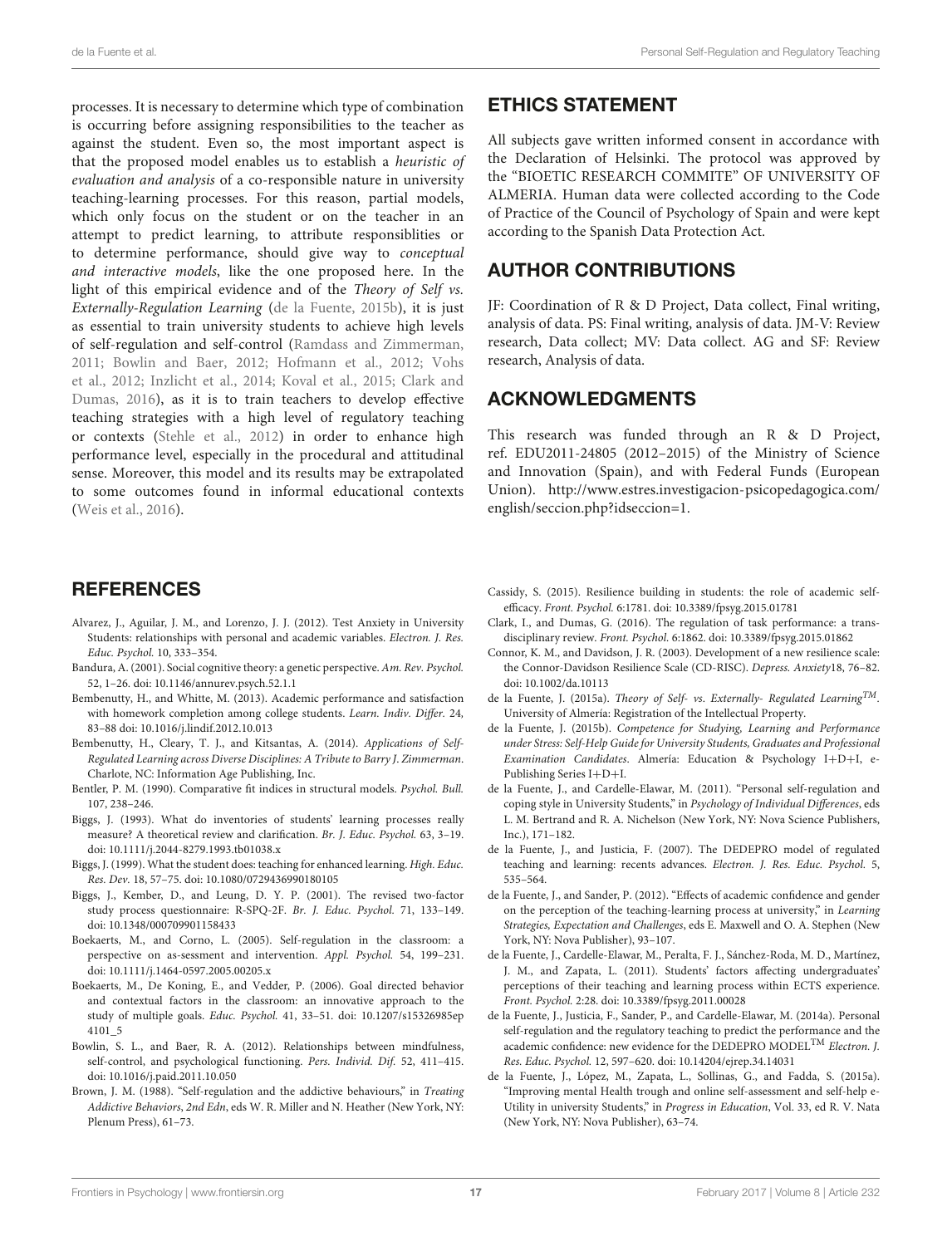- <span id="page-17-16"></span>de la Fuente, J., Sander, P., and Putwain, D. (2013). Relationship between undergraduate student confidence, approach to learning and academic performance: the role of gender. J. Psychodidactis 18, 373–391. doi: [10.1387/RevPsicodidact.7078](https://doi.org/10.1387/RevPsicodidact.7078)
- <span id="page-17-17"></span>de la Fuente, J., Sander, P., López, M., and Putwain, D. (2015b). "The relationship between confidence academic with learning approach, self-regulation, stress coping and resilience at the University Undergraduate," in Advances in Psychology Research, Vol. 112, ed A. M. Columbus (New York, NY: Nova Publisher), 22–37.
- <span id="page-17-34"></span>de la Fuente, J., Zapata, L., and Martínez-Vicente, J. M. (2016). "Effects of level of personal self-regulation and different contexts of stress on coping strategies," in Academic Performance: Student Expectations, Environmental Factors and Impacts on Health, ed C. H. Gallagher (New York, NY: Nova Publisher), 77–90.
- <span id="page-17-31"></span>de la Fuente, J., Zapata, L., Martínez-Vicente, J. M., Cardelle-Elawar, M., Sander, P., Justicia, F., et al. (2012). Regulatory teaching and self-regulated learning in college students: confirmatory validation study of the IATLP scales. Electron. J. Res. Educ. Psychol. 10, 839–866.
- <span id="page-17-26"></span>de la Fuente, J., Zapata, L., Martínez-Vicente, J. M., Sander, P., and Cardelle-Elawar, M. (2015c). The role of Personal Self-Regulation and Regulatory Teaching to predict motivational-affective variables, achievement and satisfaction: a structural model. Front. Psychol. 6:399. doi: [10.3389/fpsyg.2015.00399](https://doi.org/10.3389/fpsyg.2015.00399)
- <span id="page-17-9"></span>de la Fuente, J., Zapata, L., Martínez-Vicente, J. M., Sander, P., and Putwain, D. (2015d). "Personal self-regulation, self-regulated learning and coping strategies, in University Context with stress," in Metacognition: Fundaments, Applications, and Trends. A Profile of the Current State-Of-The-Art, Vol. 76, ed A. Peña-Ayala (New York, NY: Springer, Intelligent Systems Reference Library), 223–255.
- <span id="page-17-8"></span>de la Fuente, J., Zapata, L., Vera, M. M., González-Torres, M. C., and Artuch, R. (2014b). "Bullying, personal self-regulation, resilience, coping strategies and engagement-burnout: implications for an intervention with University Students," in Bullying, Prevalence, Psychological Impact, and Strategies Intervention, ed P. Triggs (New York, NY: Nova Publisher), 91–107.
- <span id="page-17-4"></span>de Ridder, D. T., Lensvelt-Mulders, G., Finkenauer, C., Stok, F. M., and Baumeister, R. F. (2012). Taking stock of self-control: a meta-analysis of how trait selfcontrol relates to a wide range of behaviors. Pers. Soc. Psychol. Rev. 16, 76–99. doi: [10.1177/1088868311418749](https://doi.org/10.1177/1088868311418749)
- <span id="page-17-32"></span>Doménech, F., and Gómez-Artiga, A. (2011). The relationship among student basic need satisfaction, approaches to learning, reporting of avoidance strategies and achievement. Electron. J. Res. Educ. Psychol. 9, 463–496.
- <span id="page-17-33"></span>Duckworth, D. L., Szabó, T., and Gross, J. J. (2015). Self-control in school-age. Child. Educ. Psychol. 49, 199–217. doi: [10.1080/00461520.2014.926225](https://doi.org/10.1080/00461520.2014.926225)
- <span id="page-17-25"></span>Entwistle, N. J., and Entwistle, A. (1991). Contrasting forms of understanding for degree examinations: the student experience and its implications. High. Educ. 22, 205–227. doi: [10.1007/BF00132288](https://doi.org/10.1007/BF00132288)
- <span id="page-17-11"></span>Fredricks, J. A., Blumenfeld, P. C., and Paris, A. H. (2004). School engagement: potential of the concept, state of the evidence. Rev. Educ. Res. 74, 59–109. doi: [10.3102/00346543074001059](https://doi.org/10.3102/00346543074001059)
- <span id="page-17-0"></span>Gaeta, M. L., and Teruel, M. L. (2012). Motivational, volitional, and metacognitive aspect of self-regulated learning. Electron. J. Res. Educ. Psychol. 10, 73–74.
- <span id="page-17-2"></span>García-Ros, R., Pérez-González, R., and Talaya-Gonzalez, I. (2008). Preferencias respecto a métodos instruccionales de los estudiantes universitarios de nuevo acceso y su relación con los estilos de aprendizaje y estrategias motivacionales [Preferences regarding teaching methods in newly-arrived university students and their relation to learning styles and motivational strategies] Electron. J. Res. Educ. Psychol. 6, 547–570.
- <span id="page-17-23"></span>Goe, L., Bell, C., and Little, O. (2008). Approaches to Evaluating Teacher Effectiveness: A Research Synthesis. Washington, DC: National Comprehensive Center for Teacher Quality.
- <span id="page-17-7"></span>Gross, J. J., and Thompson, R. A. (2007). Emotion regulation: Conceptual foundations," in Handbook of Emotion Regulation, ed J. J. Gross (New York, NY: Guilford), 3–26.
- <span id="page-17-24"></span>Guthrie, J. T., McRae, A., and Klauda, S. L. (2007). Contributions of conceptoriented reading instructions to knowledge about interventions for motivations in reading. Educ. Psychol. 42, 237–250. doi: [10.1080/00461520701621087](https://doi.org/10.1080/00461520701621087)
- <span id="page-17-10"></span>Hidi, S., and Anderson, M. (1992). "Situational interest and its impact on reading and expository writing," in The Role of Interest in on Learning and Development, eds A. Renninger, S. Hid, and A. Krapp (Hillsdale, NJ: Erlbaum), 215–238.
- <span id="page-17-6"></span>Hofmann, W., Baumeister, R. F., Förster, G., and Vohs, K. D. (2012). Everyday temptations: an experience sampling study of desire, conflict, and self-control. J. Pers. Soc. Psychol. 102, 1318–1335. doi: [10.1037/a0026545](https://doi.org/10.1037/a0026545)
- <span id="page-17-37"></span>Inzlicht, M., Legault, L., and Teper, R. (2014). Exploring the mechanisms of self-control improvement. Curr. Dir. Psychol. Sci. 23, 302–307. doi: [10.1177/0963721414534256](https://doi.org/10.1177/0963721414534256)
- <span id="page-17-28"></span>Justicia, F., Pichardo, M. C., Cano, F., Berbén, A. B. G., and de la Fuente, J. (2008). The revised two-factor study process questionnaire (R-SPQ-2F): exploratory and confirmatory factor analyses. Eur. J. Psychol. Educ. 41, 355–372. doi: [10.1007/BF03173004](https://doi.org/10.1007/BF03173004)
- <span id="page-17-1"></span>Karabenick, S. A., and Zusho, A. (2015). Examining approaches to research on selfregulated learning: conceptual and methodological considerations. Metacogn. Learn. 10, 151–163. doi: [10.1007/s11409-015-9137-3](https://doi.org/10.1007/s11409-015-9137-3)
- <span id="page-17-3"></span>Karoly, P., Boekaerts, M., and Maes, S. (2005). Toward Consensus in the psychology of self-regulation: how far have we come? How far do we have yet to travel? Appl. Psychol. 54, 300–311. doi: [10.1111/j.1464-0597.2005.00211.x](https://doi.org/10.1111/j.1464-0597.2005.00211.x)
- <span id="page-17-38"></span>Koval, C. Z., Vandellen, M. R., Fitzsimons, G. M., and Ranby, K. W. (2015). The burden of responsibility: interpersonal costs of high self-control. J. Pers. Soc. Psychol. 108, 750–766. doi: [10.1037/pspi0000015](https://doi.org/10.1037/pspi0000015)
- <span id="page-17-22"></span>Labuhn, A. S., Bogeholz, S., and Hasselhorn, M. (2008). Fostering learning through stimulation of self-regulation in science lessons. Z. Padagogische Psychol. 22, 13–24. doi: [10.1024/1010-0652.22.1.13](https://doi.org/10.1024/1010-0652.22.1.13)
- <span id="page-17-18"></span>Lazarus, R. S., and Folkman, S. (1984). Stress, Appraisal, and Coping. New York, NY: Spirnger.
- <span id="page-17-19"></span>Lazarus, R. S., and Folkman, S. (1987). Transactional theory and research on emotions and coping. Eur. J. Pers. 1, 141–169. doi: [10.1002/per.2410010304](https://doi.org/10.1002/per.2410010304)
- <span id="page-17-21"></span>Lindblom-Ylänne, S., Nevgi, A., and Trigwell, K. (2010). Regulation of university teaching. Instr Sci. 39, 483–495. doi: [10.1007/s11251-010-9141-6](https://doi.org/10.1007/s11251-010-9141-6)
- <span id="page-17-29"></span>MacCallum, R. C., Browne, M. W., and Sugawara, H. M. (1996). Power analysis and determination of sample size for covariance structure modeling. Psychol. Methods 1, 130–149. doi: [10.1037/1082-989X.1.2.130](https://doi.org/10.1037/1082-989X.1.2.130)
- <span id="page-17-5"></span>Mann, T., De Ridder, D., and Fujita, K. (2013). Self-regulation of health behavior: social psychological approaches to goal setting and goal striving. Health Psychol. 32, 487–498. doi: [10.1037/a0028533](https://doi.org/10.1037/a0028533)
- <span id="page-17-30"></span>Manzano-García, G., and Ayala, J. L. (2013). Psychometric properties of Connor-Davidson Resilience Scale in a Spanish sample of entrepreneurs. Psicothema 25, 245–251. doi: [10.7334/psicothema2012.183](https://doi.org/10.7334/psicothema2012.183)
- <span id="page-17-27"></span>Miller, W. R., and Brown, J. M. (1991). "Self-regulation as a conceptual basis for the prevention and treatment of addictive behaviours," in Self-Control and the Addictive Behaviours, eds N. Heather, W. R. Miller, and J. Greeley (Sydney: Maxwell Macmillan Publishing Australia), 3–79.
- <span id="page-17-20"></span>Morosanova, V. I., Fomina, T. G., and Bondarenko, I. N. (2015). Academic achievement: intelligence, regulatory, and cognitive predictors. Psychol. Russ. 8, 136–156. doi: [10.11621/pir.2015.0311](https://doi.org/10.11621/pir.2015.0311)
- <span id="page-17-12"></span>Pekrun, R. (2006). The control-value theory of achievement emotions: assumptions, corollaries, and implications for educational research and practice. Educ. Psychol. Rev. 18, [315–341. doi: 10.1007/s10648-006-](https://doi.org/10.1007/s10648-006-9029-9) 9029-9
- <span id="page-17-13"></span>Pekrun, R. (2009). "Global and local perspectives on human affect: implications of the control-value theory of achievement emotions," in Contemporary Motivational Research: From Global to Local Perspectives, eds M. Wosnitza, S. A. Karabenick, A. Eflides, and P. Nenninger (Toronto, ON: Hogrefe), 97–115.
- <span id="page-17-36"></span>Pekrun, R., and Stephens, E. J. (2010). Achievement emotions: a control-value approach. Soc. Pers. Compass 4, 238–255. doi: [10.1111/j.1751-9004.2010.00259.x](https://doi.org/10.1111/j.1751-9004.2010.00259.x)
- <span id="page-17-14"></span>Pekrun, R., Frenzel, A., Goetz, T., and Perry, R. P. (2007). "The control-value theory of achievement emotions: an integrative approach to emotions in education," in Emotion in Education, eds P. A. Schutz and R. Pekrun (San Diego, CA: Academic Press), 13–36.
- <span id="page-17-15"></span>Pekrun, R., Goetz, T., Frenzel, A. C., Barchfeld, P., and Perry, R. P. (2011).Measuring emotions in students' learning and performance: the achievement emotions questionnaire (AEQ). Contemp. Educ. Psychol. 36, 36–48. doi: [10.1016/j.cedpsych.2010.10.002](https://doi.org/10.1016/j.cedpsych.2010.10.002)
- <span id="page-17-35"></span>Pekrun, R., Goetz, T., Titz, W., and Perry, R. P. (2002). Academic emotions in students' self-regulated learning and achievement: a program of quantitative and qualitative research. Educ. Psychol. 37, 91–106. doi: [10.1207/S15326985EP3702\\_4](https://doi.org/10.1207/S15326985EP3702_4)